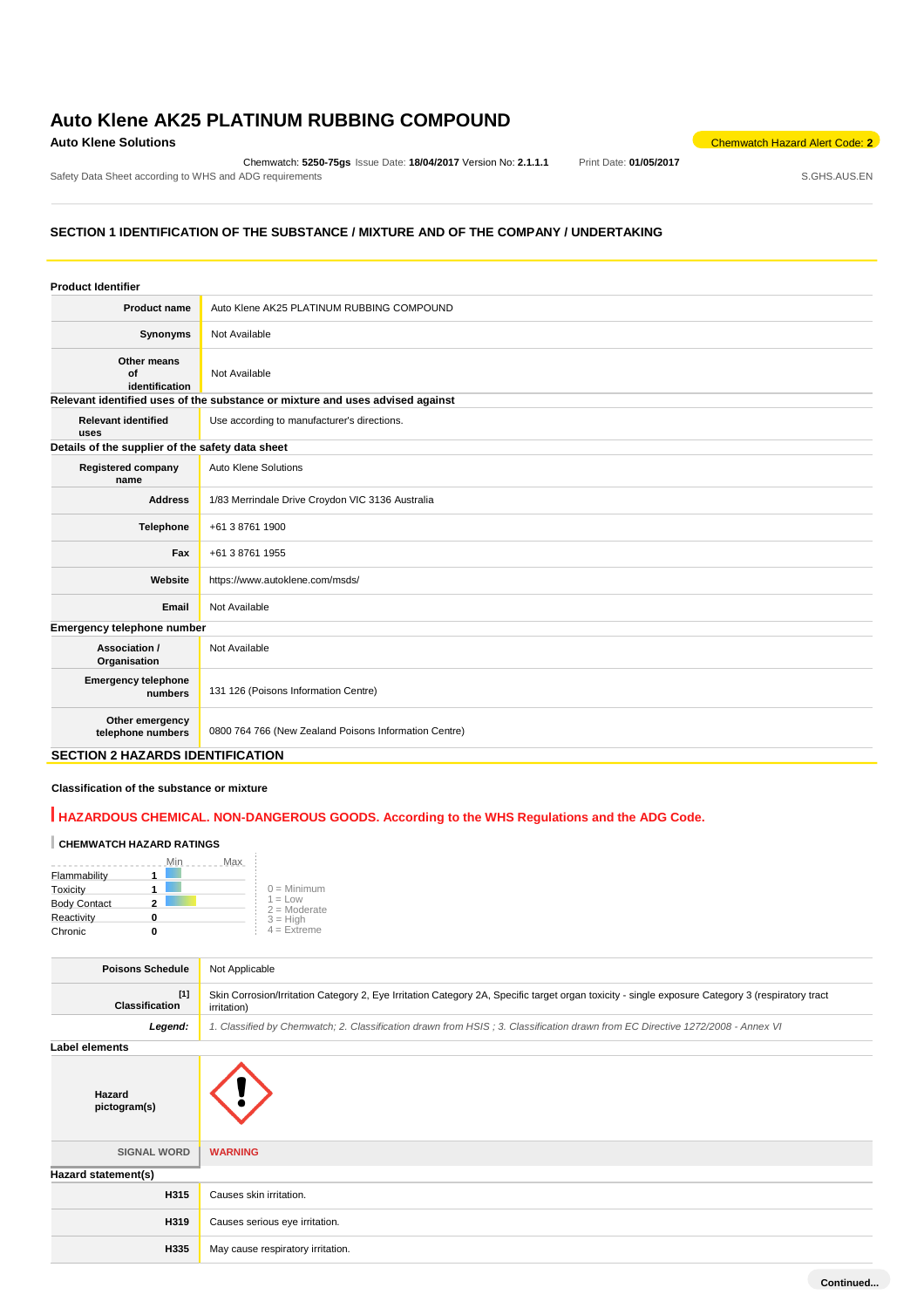Chemwatch: **5250-75gs** Issue Date: **18/04/2017** Version No: **2.1.1.1** Print Date: **01/05/2017**

### **Precautionary statement(s) Prevention**

| P271                                                      | Use only outdoors or in a well-ventilated area.                                                                                  |  |  |  |
|-----------------------------------------------------------|----------------------------------------------------------------------------------------------------------------------------------|--|--|--|
| P261                                                      | Avoid breathing mist/vapours/spray.                                                                                              |  |  |  |
| P280                                                      | Wear protective gloves/protective clothing/eye protection/face protection.                                                       |  |  |  |
| Precautionary statement(s) Response                       |                                                                                                                                  |  |  |  |
| P362                                                      | Take off contaminated clothing and wash before reuse.                                                                            |  |  |  |
| P305+P351+P338                                            | IF IN EYES: Rinse cautiously with water for several minutes. Remove contact lenses, if present and easy to do. Continue rinsing. |  |  |  |
| P312                                                      | Call a POISON CENTER or doctor/physician if you feel unwell.                                                                     |  |  |  |
| P337+P313                                                 | If eye irritation persists: Get medical advice/attention.                                                                        |  |  |  |
| P302+P352                                                 | IF ON SKIN: Wash with plenty of soap and water.                                                                                  |  |  |  |
| P304+P340                                                 | IF INHALED: Remove victim to fresh air and keep at rest in a position comfortable for breathing.                                 |  |  |  |
| P332+P313                                                 | If skin irritation occurs: Get medical advice/attention.                                                                         |  |  |  |
| Precautionary statement(s) Storage                        |                                                                                                                                  |  |  |  |
| P405                                                      | Store locked up.                                                                                                                 |  |  |  |
| P403+P233                                                 | Store in a well-ventilated place. Keep container tightly closed.                                                                 |  |  |  |
| Precautionary statement(s) Disposal                       |                                                                                                                                  |  |  |  |
| P501                                                      | Dispose of contents/container in accordance with local regulations.                                                              |  |  |  |
| <b>SECTION 3 COMPOSITION / INFORMATION ON INGREDIENTS</b> |                                                                                                                                  |  |  |  |

### **Substances**

See section below for composition of Mixtures

### **Mixtures**

| <b>CAS No</b>                       | %[weight] | Name                                        |  |  |  |
|-------------------------------------|-----------|---------------------------------------------|--|--|--|
| 1344-28-1.                          | 10-30     | aluminium oxide                             |  |  |  |
| 8042-47-5                           | $<$ 10    | white mineral oil (petroleum)               |  |  |  |
| 56-81-5                             | $<$ 10    | glycerol                                    |  |  |  |
| 64742-47-8                          | $<$ 10    | distillates, petroleum, light, hydrotreated |  |  |  |
| 8001-79-4                           | $<$ 1     | castor oil                                  |  |  |  |
| 102-71-6                            | < 1       | triethanolamine                             |  |  |  |
| 7732-18-5                           | >50       | water                                       |  |  |  |
| <b>SECTION 4 FIRST AID MEASURES</b> |           |                                             |  |  |  |

# **Description of first aid measures**

| Desemption of mist and measures |                                                                                                                                                                                                                                                                                                                                                                                                                                                                                                    |
|---------------------------------|----------------------------------------------------------------------------------------------------------------------------------------------------------------------------------------------------------------------------------------------------------------------------------------------------------------------------------------------------------------------------------------------------------------------------------------------------------------------------------------------------|
| <b>Eye Contact</b>              | If this product comes in contact with the eyes:<br>. Wash out immediately with fresh running water.<br>Ensure complete irrigation of the eye by keeping eyelids apart and away from eye and moving the eyelids by occasionally lifting the upper and<br>lower lids. • Seek medical attention without delay; if pain persists or recurs seek medical attention.<br>Removal of contact lenses after an eye injury should only be undertaken by skilled personnel.                                    |
| <b>Skin Contact</b>             | If skin contact occurs:<br>Immediately remove all contaminated clothing, including footwear.<br>Flush skin and hair with running water (and soap if available).<br>▶ Seek medical attention in event of irritation.                                                                                                                                                                                                                                                                                |
| Inhalation                      | If fumes or combustion products are inhaled remove from contaminated<br>area. Lay patient down. Keep warm and rested.<br>Prostheses such as false teeth, which may block airway, should be removed, where possible, prior to initiating first aid procedures.<br>▶ Apply artificial respiration if not breathing, preferably with a demand valve resuscitator, bag-valve mask device, or pocket mask as trained.<br>Perform CPR if necessary.<br>Transport to hospital, or doctor, without delay.  |
| Ingestion                       | If swallowed do <b>NOT</b> induce vomiting.<br>If vomiting occurs, lean patient forward or place on left side (head-down position, if possible) to maintain open airway and prevent aspiration.<br>• Observe the patient carefully.<br>▶ Never give liquid to a person showing signs of being sleepy or with reduced awareness; i.e. becoming<br>unconscious. • Give water to rinse out mouth, then provide liquid slowly and as much as casualty can<br>comfortably drink. . Seek medical advice. |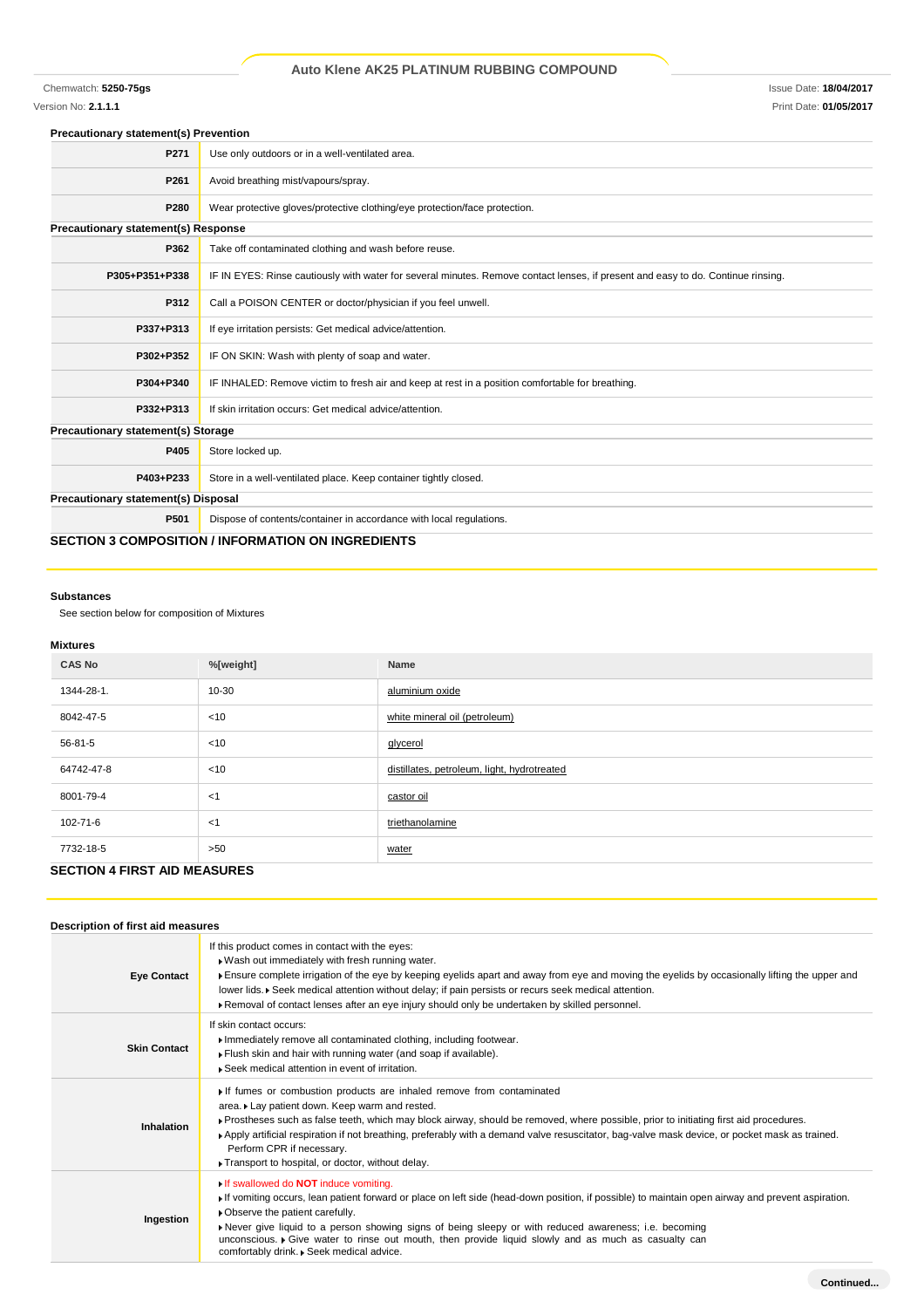Chemwatch: **5250-75gs** Issue Date: **18/04/2017**

Version No: **2.1.1.1** Print Date: **01/05/2017**

### **Indication of any immediate medical attention and special treatment needed**

Treat symptomatically.

- Manifestation of aluminium toxicity include hypercalcaemia, anaemia, Vitamin D refractory osteodystrophy and a progressive encephalopathy (mixed dysarthria-apraxia of speech, asterixis, tremulousness, myoclonus, dementia, focal seizures). Bone pain, pathological fractures and proximal myopathy can occur.
- Symptoms usually develop insidiously over months to years (in chronic renal failure patients) unless dietary aluminium loads are excessive.
- Serum aluminium levels above 60 ug/ml indicate increased absorption. Potential toxicity occurs above 100 ug/ml and clinical symptoms are present when levels exceed 200 ug/ml. Deferoxamine has been used to treat dialysis encephalopathy and osteomalacia. CaNa2EDTA is less effective in chelating aluminium.

[Ellenhorn and Barceloux: Medical Toxicology]

### **SECTION 5 FIREFIGHTING MEASURES**

### **Extinguishing media**

The product contains a substantial proportion of water, therefore there are no restrictions on the type of extinguishing media which may be used. Choice of extinguishing media should take into account surrounding areas.

Though the material is non-combustible, evaporation of water from the mixture, caused by the heat of nearby fire, may produce floating layers of

combustible substances. In such an event consider: Foam. Fdry chemical powder. Fcarbon dioxide.

### **Special hazards arising from the substrate or mixture**

| <b>Fire Incompatibility</b>                  | None known.                                                                                                                                                                                                                                                                                                                                                                                                                                                                                                   |  |  |  |
|----------------------------------------------|---------------------------------------------------------------------------------------------------------------------------------------------------------------------------------------------------------------------------------------------------------------------------------------------------------------------------------------------------------------------------------------------------------------------------------------------------------------------------------------------------------------|--|--|--|
| <b>Advice for firefighters</b>               |                                                                                                                                                                                                                                                                                                                                                                                                                                                                                                               |  |  |  |
| <b>Fire Fighting</b>                         | Alert Fire Brigade and tell them location and nature of hazard.<br>▶ Wear breathing apparatus plus protective gloves.<br>▶ Prevent, by any means available, spillage from entering drains or water courses.<br>Use water delivered as a fine spray to control fire and cool adjacent area.<br>DO NOT approach containers suspected to be hot.<br>Cool fire exposed containers with water spray from a protected location.<br>If safe to do so, remove containers from path of fire.                           |  |  |  |
| <b>Fire/Explosion</b><br>Hazard              | Combustible.<br>Slight fire hazard when exposed to heat or flame.<br>Heating may cause expansion or decomposition leading to violent rupture of<br>containers. • On combustion, may emit toxic fumes of carbon monoxide (CO).<br>May emit acrid smoke.<br>Mists containing combustible materials may be explosive.<br>Combustion products include:<br>carbon dioxide (CO2)<br>acrolein<br>hydrogen chloride<br>phosgene<br>hydrogen fluoride<br>other pyrolysis products typical of burning organic material. |  |  |  |
| <b>HAZCHEM</b>                               | Not Applicable                                                                                                                                                                                                                                                                                                                                                                                                                                                                                                |  |  |  |
| <b>SECTION 6 ACCIDENTAL RELEASE MEASURES</b> |                                                                                                                                                                                                                                                                                                                                                                                                                                                                                                               |  |  |  |

### **Personal precautions, protective equipment and emergency procedures** See section 8

### **Environmental precautions**

See section 12

### **Methods and material for containment and cleaning up**

|                     | Remove all ignition sources.                                                    |
|---------------------|---------------------------------------------------------------------------------|
|                     | Clean up all spills immediately.                                                |
|                     | Avoid breathing vapours and contact with skin and eyes.                         |
| <b>Minor Spills</b> | ▶ Control personal contact with the substance, by using protective equipment. ▶ |
|                     | Contain and absorb spill with sand, earth, inert material or vermiculite.       |
|                     | $\bullet$ Wipe up.                                                              |
|                     | • Place in a suitable, labelled container for waste disposal.                   |
|                     | Moderate hazard.                                                                |
|                     | • Clear area of personnel and move upwind.                                      |
|                     | Alert Fire Brigade and tell them location and nature of hazard.                 |
| <b>Major Spills</b> | • Wear breathing apparatus plus protective gloves.                              |
|                     | • Prevent, by any means available, spillage from entering drains or water       |
|                     | course. ▶ No smoking, naked lights or ignition sources.                         |
|                     | Increase ventilation.                                                           |
|                     |                                                                                 |

Personal Protective Equipment advice is contained in Section 8 of the SDS.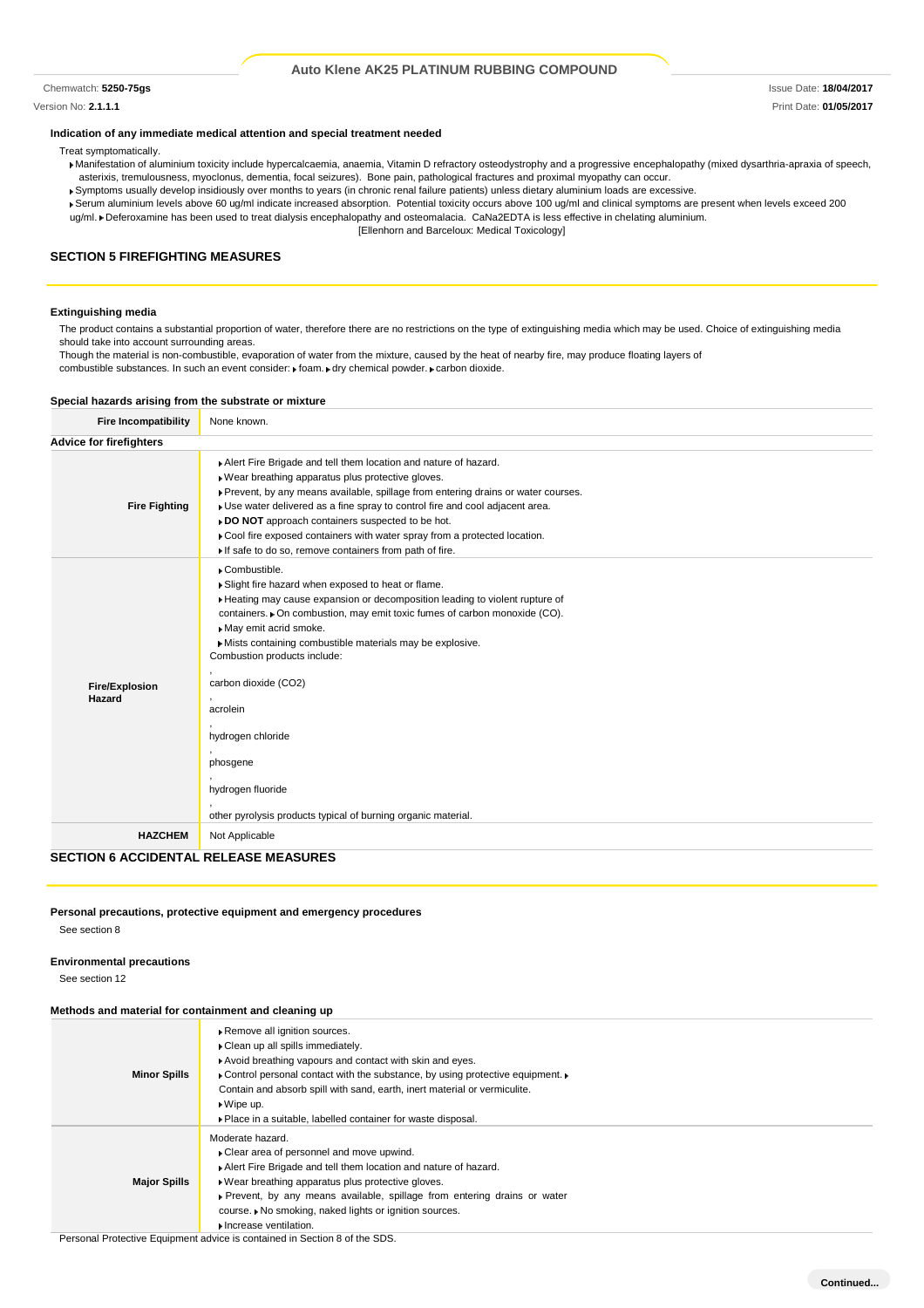Chemwatch: **5250-75gs** Issue Date: **18/04/2017**

### **SECTION 7 HANDLING AND STORAGE**

| Precautions for safe handling                                                                                                                                                                                                                                                           |                                                                                                                                                                                                                                                                                                                                                                                                                  |  |  |  |
|-----------------------------------------------------------------------------------------------------------------------------------------------------------------------------------------------------------------------------------------------------------------------------------------|------------------------------------------------------------------------------------------------------------------------------------------------------------------------------------------------------------------------------------------------------------------------------------------------------------------------------------------------------------------------------------------------------------------|--|--|--|
| DO NOT allow clothing wet with material to stay in contact with skin<br>Avoid all personal contact, including inhalation.<br>Wear protective clothing when risk of exposure occurs.<br>Safe handling<br>Use in a well-ventilated area.<br>▶ Prevent concentration in hollows and sumps. |                                                                                                                                                                                                                                                                                                                                                                                                                  |  |  |  |
|                                                                                                                                                                                                                                                                                         | DO NOT enter confined spaces until atmosphere has been checked.<br>DO NOT allow material to contact humans, exposed food or food utensils.<br>Avoid contact with incompatible materials.                                                                                                                                                                                                                         |  |  |  |
| Other information                                                                                                                                                                                                                                                                       | Store in original containers.<br>Keep containers securely sealed.<br>No smoking, naked lights or ignition sources.<br>Store in a cool, dry, well-ventilated area.<br>Store away from incompatible materials and foodstuff containers.<br>▶ Protect containers against physical damage and check regularly for leaks.<br>• Observe manufacturer's storage and handling recommendations contained within this SDS. |  |  |  |
|                                                                                                                                                                                                                                                                                         | Conditions for safe storage, including any incompatibilities                                                                                                                                                                                                                                                                                                                                                     |  |  |  |
| Suitable container                                                                                                                                                                                                                                                                      | Metal can or drum<br>▶ Packaging as recommended by manufacturer.<br>Check all containers are clearly labelled and free from leaks.                                                                                                                                                                                                                                                                               |  |  |  |
| <b>Storage</b><br>incompatibility                                                                                                                                                                                                                                                       | Avoid reaction with oxidising agents                                                                                                                                                                                                                                                                                                                                                                             |  |  |  |
|                                                                                                                                                                                                                                                                                         | <b>SECTION 8 EXPOSURE CONTROLS / PERSONAL PROTECTION</b>                                                                                                                                                                                                                                                                                                                                                         |  |  |  |

### **Control parameters**

#### T **OCCUPATIONAL EXPOSURE LIMITS (OEL)**

#### L **INGREDIENT DATA**

| Source                                 | Ingredient                                  | <b>Material name</b>      | <b>TWA</b>         | <b>STEL</b>   | Peak          | <b>Notes</b>  |
|----------------------------------------|---------------------------------------------|---------------------------|--------------------|---------------|---------------|---------------|
| Australia Exposure<br><b>Standards</b> | aluminium oxide                             | Aluminium oxide           | $10 \text{ mg/m}$  | Not Available | Not Available | Not Available |
| Australia Exposure<br><b>Standards</b> | white mineral oil (petroleum)               | White spirits             | 790 mg/m3          | Not Available | Not Available | Not Available |
| Australia Exposure<br><b>Standards</b> | glycerol                                    | Glycerin mist             | $10 \text{ mg/m}$  | Not Available | Not Available | Not Available |
| Australia Exposure<br><b>Standards</b> | distillates, petroleum, light, hydrotreated | Oil mist, refined mineral | $5 \text{ mg/m}$ 3 | Not Available | Not Available | Not Available |
| Australia Exposure<br><b>Standards</b> | triethanolamine                             | Triethanolamine           | $5 \text{ mg/m}$ 3 | Not Available | Not Available | Sen           |

**EMERGENCY LIMITS**

| Ingredient                                     | <b>Material name</b>                                                      | TEEL-1        | TEEL-2            | TEEL-3            |                     |  |
|------------------------------------------------|---------------------------------------------------------------------------|---------------|-------------------|-------------------|---------------------|--|
| aluminium oxide                                | Aluminum oxide; (Alumina)                                                 |               | $5.7$ mg/m $3$    | $15 \text{ mg/m}$ | $25 \text{ mg/m}$ 3 |  |
| white mineral oil (petroleum)                  | Stoddard solvent; (Mineral spirits, 85% nonane and 15% trimethyl benzene) |               | 300 mg/m3         | 1,800 mg/m3       | 29500 mg/m3         |  |
| glycerol                                       | Glycerine (mist); (Glycerol; Glycerin)                                    |               | 45 mg/m3          | 860 mg/m3         | 2,500 mg/m3         |  |
| triethanolamine                                | Triethanolamine; (Trihydroxytriethylamine)                                |               | $15 \text{ mg/m}$ | 240 mg/m3         | 1,500 mg/m3         |  |
| Ingredient                                     | <b>Original IDLH</b><br><b>Revised IDLH</b>                               |               |                   |                   |                     |  |
| aluminium oxide                                | Not Available<br>Not Available                                            |               |                   |                   |                     |  |
| white mineral oil (petroleum)                  | 29,500 mg/m3<br>20,000 mg/m3                                              |               |                   |                   |                     |  |
| glycerol                                       | Not Available<br>Not Available                                            |               |                   |                   |                     |  |
| distillates, petroleum, light,<br>hydrotreated | Not Available                                                             | Not Available |                   |                   |                     |  |
| castor oil                                     | Not Available                                                             | Not Available |                   |                   |                     |  |
| triethanolamine                                | Not Available<br>Not Available                                            |               |                   |                   |                     |  |
| water                                          | Not Available                                                             | Not Available |                   |                   |                     |  |

**Exposure controls**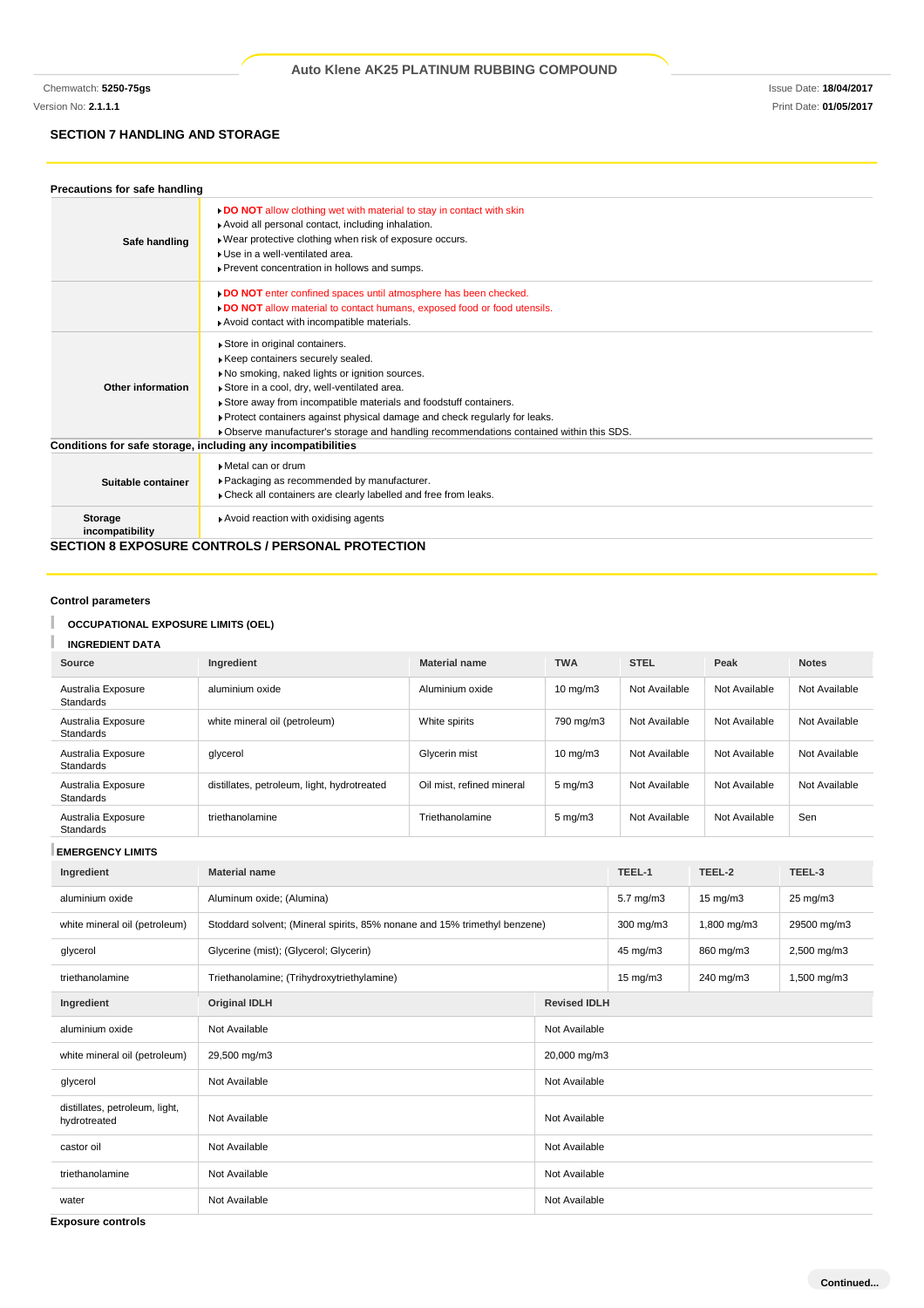Chemwatch: **5250-75gs** Issue Date: **18/04/2017** Version No: **2.1.1.1** Print Date: **01/05/2017**

| Appropriate engineering<br>controls                                                                                                                                                                                                           | Engineering controls are used to remove a hazard or place a barrier between the worker and the hazard. Well-designed engineering controls<br>can be highly effective in protecting workers and will typically be independent of worker interactions to provide this high level of protection. The<br>basic types of engineering controls are:<br>Process controls which involve changing the way a job activity or process is done to reduce the risk.<br>Enclosure and/or isolation of emission source which keeps a selected hazard "physically" away from the worker and ventilation that strategically<br>"adds" and "removes" air in the work environment. Ventilation can remove or dilute an air contaminant if designed properly. The design of a<br>ventilation system must match the particular process and chemical or contaminant in use.<br>Employers may need to use multiple types of controls to prevent employee overexposure. |  |                                                                                                                                                                                                                                                                                                                                                                                                                                                          |  |  |
|-----------------------------------------------------------------------------------------------------------------------------------------------------------------------------------------------------------------------------------------------|-------------------------------------------------------------------------------------------------------------------------------------------------------------------------------------------------------------------------------------------------------------------------------------------------------------------------------------------------------------------------------------------------------------------------------------------------------------------------------------------------------------------------------------------------------------------------------------------------------------------------------------------------------------------------------------------------------------------------------------------------------------------------------------------------------------------------------------------------------------------------------------------------------------------------------------------------|--|----------------------------------------------------------------------------------------------------------------------------------------------------------------------------------------------------------------------------------------------------------------------------------------------------------------------------------------------------------------------------------------------------------------------------------------------------------|--|--|
| Personal<br>protection                                                                                                                                                                                                                        |                                                                                                                                                                                                                                                                                                                                                                                                                                                                                                                                                                                                                                                                                                                                                                                                                                                                                                                                                 |  |                                                                                                                                                                                                                                                                                                                                                                                                                                                          |  |  |
| Eye and face<br>protection                                                                                                                                                                                                                    | Safety glasses with side shields.<br>Chemical goggles.<br>• Contact lenses may pose a special hazard; soft contact lenses may absorb and concentrate irritants. A written policy document, describing the<br>wearing of lenses or restrictions on use, should be created for each workplace or task. This should include a review of lens absorption and<br>adsorption for the class of chemicals in use and an account of injury experience. Medical and first-aid personnel should be trained in their<br>removal and suitable equipment should be readily available. In the event of chemical exposure, begin eye irrigation immediately and remove<br>contact lens as soon as practicable.                                                                                                                                                                                                                                                  |  |                                                                                                                                                                                                                                                                                                                                                                                                                                                          |  |  |
| <b>Skin protection</b>                                                                                                                                                                                                                        | See Hand protection below                                                                                                                                                                                                                                                                                                                                                                                                                                                                                                                                                                                                                                                                                                                                                                                                                                                                                                                       |  |                                                                                                                                                                                                                                                                                                                                                                                                                                                          |  |  |
| Hands/feet<br>protection                                                                                                                                                                                                                      | ▶ Wear chemical protective gloves, e.g. PVC.<br>Wear safety footwear or safety gumboots, e.g. Rubber<br>The selection of suitable gloves does not only depend on the material, but also on further marks of quality which vary from manufacturer to<br>manufacturer. Where                                                                                                                                                                                                                                                                                                                                                                                                                                                                                                                                                                                                                                                                      |  |                                                                                                                                                                                                                                                                                                                                                                                                                                                          |  |  |
|                                                                                                                                                                                                                                               | checked prior to the application.<br>making a final choice.<br>and dried thoroughly. Application of a non-perfumed moisturizer is recommended.                                                                                                                                                                                                                                                                                                                                                                                                                                                                                                                                                                                                                                                                                                                                                                                                  |  | the chemical is a preparation of several substances, the resistance of the glove material can not be calculated in advance and has therefore to be<br>The exact break through time for substances has to be obtained from the manufacturer of the protective gloves and has to be observed when<br>Personal hygiene is a key element of effective hand care. Gloves must only be worn on clean hands. After using gloves, hands should be washed         |  |  |
| <b>Body protection</b>                                                                                                                                                                                                                        | See Other protection below                                                                                                                                                                                                                                                                                                                                                                                                                                                                                                                                                                                                                                                                                                                                                                                                                                                                                                                      |  |                                                                                                                                                                                                                                                                                                                                                                                                                                                          |  |  |
| Other protection                                                                                                                                                                                                                              | Overalls.<br>▶ P.V.C. apron.<br><b>Barrier</b> cream.<br>Skin cleansing cream.<br>▶ Eye wash unit.                                                                                                                                                                                                                                                                                                                                                                                                                                                                                                                                                                                                                                                                                                                                                                                                                                              |  |                                                                                                                                                                                                                                                                                                                                                                                                                                                          |  |  |
| <b>Thermal hazards</b>                                                                                                                                                                                                                        | Not Available                                                                                                                                                                                                                                                                                                                                                                                                                                                                                                                                                                                                                                                                                                                                                                                                                                                                                                                                   |  |                                                                                                                                                                                                                                                                                                                                                                                                                                                          |  |  |
| Recommended material(s)<br><b>GLOVE SELECTION INDEX</b><br>Glove selection is based on a modified presentation of the:<br>"Forsberg Clothing Performance Index".<br>computergenerated selection:<br>Auto Klene AK25 PLATINUM RUBBING COMPOUND | The effect(s) of the following substance(s) are taken into account in the                                                                                                                                                                                                                                                                                                                                                                                                                                                                                                                                                                                                                                                                                                                                                                                                                                                                       |  | NOTE: As a series of factors will influence the actual performance of the glove, a final<br>selection must be based on detailed observation. -<br>* Where the glove is to be used on a short term, casual or infrequent basis, factors<br>such as"feel" or convenience (e.g. disposability), may dictate a choice of gloves<br>which might otherwise be unsuitable following long-term or frequent use. A qualified<br>practitioner should be consulted. |  |  |
| CPI<br><b>Material</b>                                                                                                                                                                                                                        |                                                                                                                                                                                                                                                                                                                                                                                                                                                                                                                                                                                                                                                                                                                                                                                                                                                                                                                                                 |  | <b>SECTION 9 PHYSICAL AND CHEMICAL PROPERTIES</b><br><b>Respiratory protection</b>                                                                                                                                                                                                                                                                                                                                                                       |  |  |

Type AK-P Filter of sufficient capacity. (AS/NZS 1716 & 1715, EN 143:2000 & 149:2001, ANSI Z88 or national equivalent)

Where the concentration of gas/particulates in the breathing zone, approaches or exceeds the "Exposure Standard" (or ES), respiratory protection is required. Degree of protection varies with both face-piece and Class of filter; the nature of protection varies with Type of filter.

| <b>Required Minimum</b><br><b>Protection Factor</b> | <b>Half-Face</b><br>Respirator | <b>Full-Face</b><br>Respirator       | <b>Powered Air</b><br>Respirator        |
|-----------------------------------------------------|--------------------------------|--------------------------------------|-----------------------------------------|
| up to $10 \times ES$                                | AK-AUS P2                      |                                      | AK-PAPR-AUS /<br>Class 1 P <sub>2</sub> |
| up to $50 \times ES$                                |                                | AK-AUS/<br>Class<br>1 P <sub>2</sub> | ۰                                       |
| up to $100 \times ES$                               | ۰                              | AK-2 P2                              | AK-PAPR-2 P2 ^                          |

^ - Full-face

A(All classes) = Organic vapours, B AUS or B1 = Acid gasses, B2 = Acid gas or hydrogen cyanide(HCN), B3 = Acid gas or hydrogen cyanide(HCN), E = Sulfur  $divide(SO2)$ ,  $G =$ 

Agricultural chemicals, K = Ammonia(NH3), Hg = Mercury, NO = Oxides of nitrogen,  $\overrightarrow{MB}$  =

Methyl bromide, AX = Low boiling point organic compounds(below 65 degC)

NATURAL RUBBER COMPANY OF THE SERIES AND LOCAL CONTRACT OF THE SERIES OF THE SERIES OF THE SERIES OF THE SERIES OF THE SERIES OF THE SERIES OF THE SERIES OF THE SERIES OF THE SERIES OF THE SERIES OF THE SERIES OF THE SERIE

| NATURAL+NEOPRENE | C   |
|------------------|-----|
| <b>NEOPRENE</b>  | C   |
| NEOPRENE/NATURAL | C   |
| <b>NITRILE</b>   | C   |
| <b>PVA</b>       | C   |
| <b>PVC</b>       | C   |
| <b>VITON</b>     | C   |
| ##castor         | oil |

BUTYL CONTROL CONTROL CONTROL CONTROL CONTROL CONTROL CONTROL CONTROL CONTROL CONTROL CONTROL CONTROL CONTROL CONTROL CONTROL CONTROL CONTROL CONTROL CONTROL CONTROL CONTROL CONTROL CONTROL CONTROL CONTROL CONTROL CONTROL

\* CPI - Chemwatch Performance Index

A: Best Selection

B: Satisfactory; may degrade after 4 hours continuous immersion

C: Poor to Dangerous Choice for other than short term immersion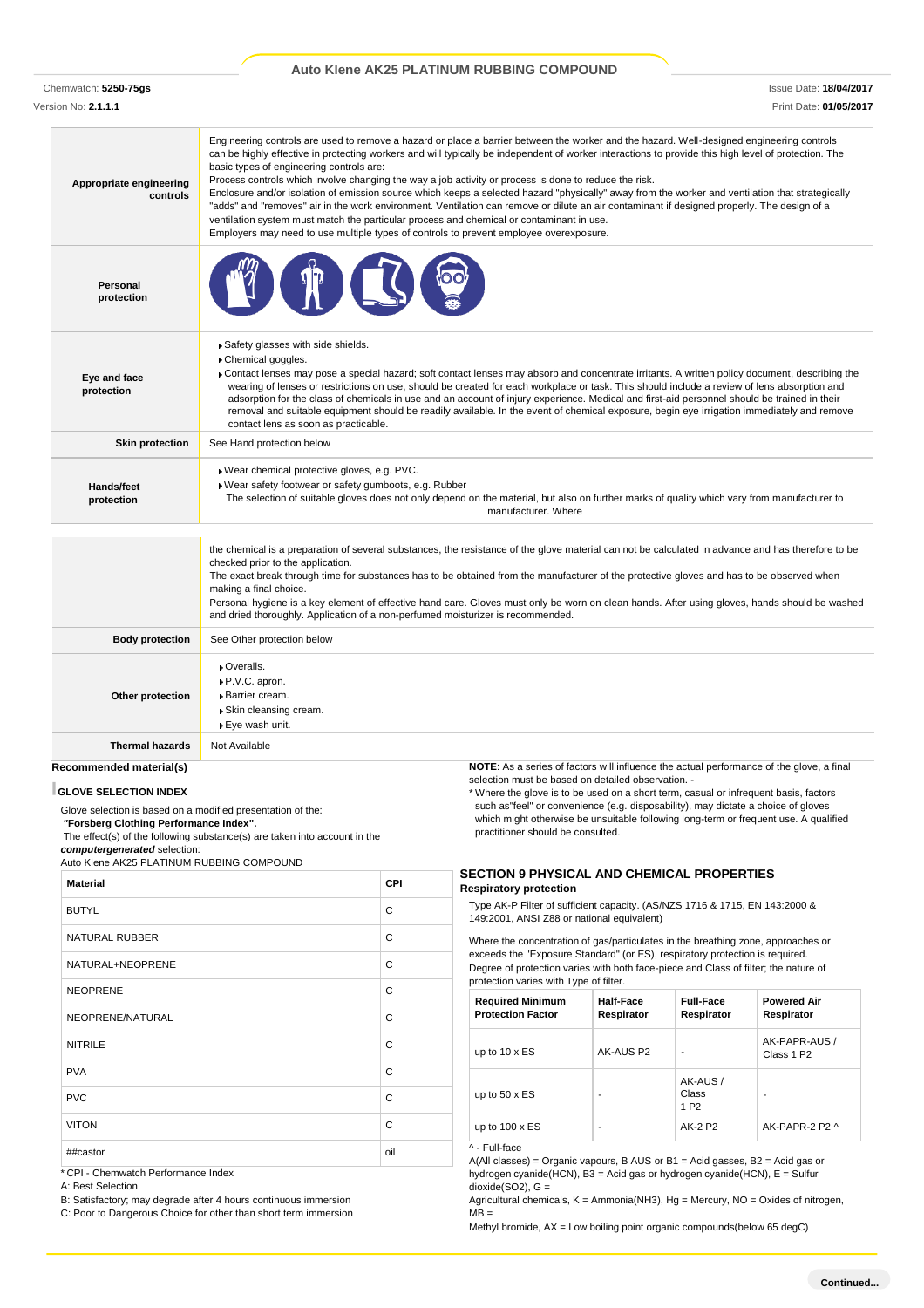Chemwatch: **5250-75gs** Issue Date: **18/04/2017**

Version No: **2.1.1.1** Print Date: **01/05/2017**

#### **Information on basic physical and chemical properties** Appearance **Off white, creamy thick liquid with a little odour; mixes with water.|Viscosity: 6500-7500 cps (20degC) Physical state a** liquid **Relative density (Water = Relative density (Water = 1)** 0.95-1.10 **Odour** Not Available **Partition coefficient noctanol / water** Not Available **Odour threshold** Not Available **Auto-ignition temperature (°C)** Not Available **pH** (as supplied) 8-9 **Decomposition temperature** Not Available **Melting point / freezing point (°C)** 0 **Viscosity (cSt)** Not Available **Initial boiling point and boiling point and set of Available Molecular weight <b>Molecular weight Molecular weight Molecular weight (g/mol) (g/mol)** Not Applicable **Flash point (°C)** >95 **Taste** Not Available **Evaporation rate** Not Available **Explosive Explosive properties** Not Available **Flammability** Not Applicable **Constanting Constanting Constanting Constanting Constanting Constanting Constanting Constanting Constanting Constanting Constanting Constanting Constanting Constanting Constanting Constanting properties** Not Available **Upper Explosive Limit Not Available Surface Tension (dyn/cm or mN/m)** Not Available **Lower Explosive Limit (%)** Not Available **Volatile Component (%vol)** Not Available **Vapour pressure (kPa)** Not Available **Gas group** Not Available **Solubility in water**  Miscible **pH as a solution**  Not Available

### **SECTION 10 STABILITY AND REACTIVITY**

**(g/L)**

**1)**

**Vapour density (Air =** 

| Reactivity                                  | See section 7                                                                                                                      |
|---------------------------------------------|------------------------------------------------------------------------------------------------------------------------------------|
| <b>Chemical stability</b>                   | Unstable in the presence of incompatible materials.<br>▶ Product is considered stable.<br>Hazardous polymerisation will not occur. |
| Possibility of hazardous<br>reactions       | See section 7                                                                                                                      |
| <b>Conditions to</b><br>avoid               | See section 7                                                                                                                      |
| Incompatible<br>materials                   | See section 7                                                                                                                      |
| <b>Hazardous decomposition</b><br>products  | See section 5                                                                                                                      |
| <b>SECTION 11 TOXICOLOGICAL INFORMATION</b> |                                                                                                                                    |

Not Available **VOC g/L** Not Available

**(1%)**

### **Information on toxicological effects**

| information on toxicological effects |                                                                                                                                                                                                                                                                                                                                                                                                                                                                   |
|--------------------------------------|-------------------------------------------------------------------------------------------------------------------------------------------------------------------------------------------------------------------------------------------------------------------------------------------------------------------------------------------------------------------------------------------------------------------------------------------------------------------|
| Inhaled                              | Not normally a hazard due to non-volatile nature of product<br>The material can cause respiratory irritation in some persons. The body's response to such irritation can cause further lung damage.<br>Inhalation of vapours or aerosols (mists, fumes), generated by the material during the course of normal handling, may be damaging to the health of the individual.                                                                                         |
| Ingestion                            | Accidental ingestion of the material may be damaging to the health of the individual.<br>Ingestion may result in nausea, abdominal irritation, pain and vomiting                                                                                                                                                                                                                                                                                                  |
| <b>Skin Contact</b>                  | This material can cause inflammation of the skin on contact in some persons. The material may accentuate any pre-<br>existing dermatitis condition<br>Open cuts, abraded or irritated skin should not be exposed to this material<br>Entry into the blood-stream, through, for example, cuts, abrasions or lesions, may produce systemic injury with harmful effects. Examine the skin prior to the use of the mate<br>any external damage is suitably protected. |
| Eye                                  | This material can cause eye irritation and damage in some persons.                                                                                                                                                                                                                                                                                                                                                                                                |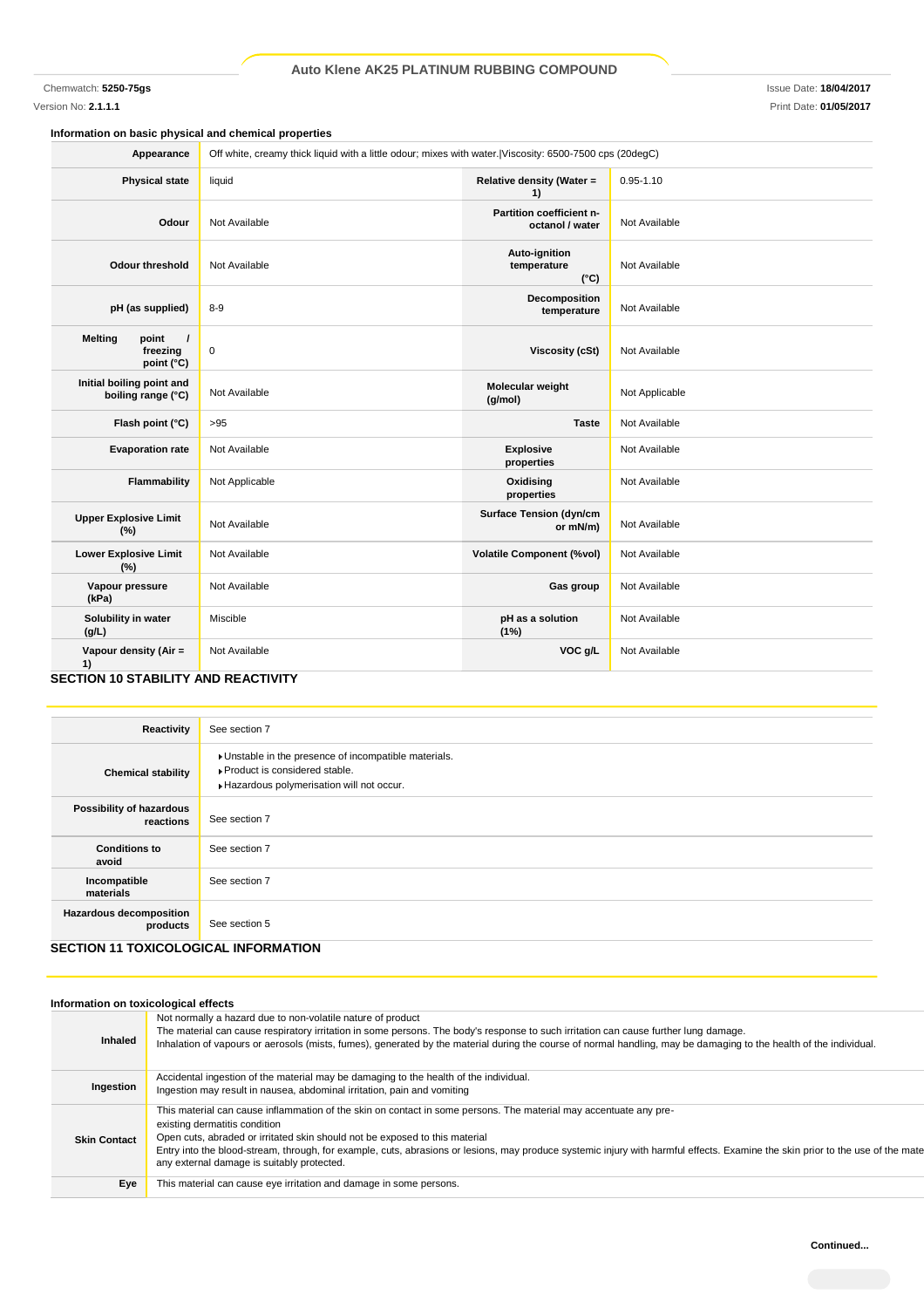Chemwatch: **5250-75gs** Issue Date: **18/04/2017**

Version No: **2.1.1.1** Print Date: **01/05/2017**

| <b>Chronic</b>                   | Long-term exposure to respiratory irritants may result in airways disease, involving difficulty breathing and related whole-body problems.<br>There has been some concern that this material can cause cancer or mutations but there is not enough data to make an assessment.<br>Substance accumulation, in the human body, may occur and may cause some concern following repeated or long-term occupational exposure.<br>Exposure to large doses of aluminium has been connected with the degenerative brain disease Alzheimer's Disease. |                                                                                                                                                                 |  |
|----------------------------------|----------------------------------------------------------------------------------------------------------------------------------------------------------------------------------------------------------------------------------------------------------------------------------------------------------------------------------------------------------------------------------------------------------------------------------------------------------------------------------------------------------------------------------------------|-----------------------------------------------------------------------------------------------------------------------------------------------------------------|--|
|                                  | <b>TOXICITY</b>                                                                                                                                                                                                                                                                                                                                                                                                                                                                                                                              | <b>IRRITATION</b>                                                                                                                                               |  |
| <b>Auto Klene</b><br><b>AK25</b> |                                                                                                                                                                                                                                                                                                                                                                                                                                                                                                                                              |                                                                                                                                                                 |  |
|                                  | Dermal (Rabbit) LD50: >2000 mg/kg                                                                                                                                                                                                                                                                                                                                                                                                                                                                                                            | Not Available                                                                                                                                                   |  |
|                                  | Oral (Rat) LD50: >5000 mg/kg]                                                                                                                                                                                                                                                                                                                                                                                                                                                                                                                |                                                                                                                                                                 |  |
|                                  | <b>TOXICITY</b>                                                                                                                                                                                                                                                                                                                                                                                                                                                                                                                              | <b>IRRITATION</b>                                                                                                                                               |  |
| aluminium<br>oxide               | $[1]$                                                                                                                                                                                                                                                                                                                                                                                                                                                                                                                                        |                                                                                                                                                                 |  |
|                                  | Oral (rat) LD50: >2000 mg/kgNot Available                                                                                                                                                                                                                                                                                                                                                                                                                                                                                                    |                                                                                                                                                                 |  |
|                                  | <b>TOXICITY</b>                                                                                                                                                                                                                                                                                                                                                                                                                                                                                                                              | <b>IRRITATION</b>                                                                                                                                               |  |
| white mineral                    |                                                                                                                                                                                                                                                                                                                                                                                                                                                                                                                                              |                                                                                                                                                                 |  |
| oil<br>(petroleum)               | Dermal (rabbit) LD50: >2000 mg/kg                                                                                                                                                                                                                                                                                                                                                                                                                                                                                                            | Not Available                                                                                                                                                   |  |
|                                  | Oral (rat) LD50: >5000 mg/kg]                                                                                                                                                                                                                                                                                                                                                                                                                                                                                                                |                                                                                                                                                                 |  |
|                                  | <b>TOXICITY</b>                                                                                                                                                                                                                                                                                                                                                                                                                                                                                                                              | <b>IRRITATION</b>                                                                                                                                               |  |
|                                  |                                                                                                                                                                                                                                                                                                                                                                                                                                                                                                                                              |                                                                                                                                                                 |  |
| glycerol                         |                                                                                                                                                                                                                                                                                                                                                                                                                                                                                                                                              |                                                                                                                                                                 |  |
|                                  | $[2]$<br>Oral (rat) LD50: 12600 mg/kgNot Available                                                                                                                                                                                                                                                                                                                                                                                                                                                                                           |                                                                                                                                                                 |  |
|                                  | <b>TOXICITY</b>                                                                                                                                                                                                                                                                                                                                                                                                                                                                                                                              | <b>IRRITATION</b>                                                                                                                                               |  |
| distillates,<br>petroleum,       |                                                                                                                                                                                                                                                                                                                                                                                                                                                                                                                                              |                                                                                                                                                                 |  |
| light,                           |                                                                                                                                                                                                                                                                                                                                                                                                                                                                                                                                              |                                                                                                                                                                 |  |
| hydrotreated                     | Dermal (rabbit) LD50: >2000 mg/kg                                                                                                                                                                                                                                                                                                                                                                                                                                                                                                            | Not Available                                                                                                                                                   |  |
|                                  | Oral (rat) LD50: >5000 mg/kgl                                                                                                                                                                                                                                                                                                                                                                                                                                                                                                                |                                                                                                                                                                 |  |
|                                  | <b>TOXICITY</b>                                                                                                                                                                                                                                                                                                                                                                                                                                                                                                                              | <b>IRRITATION</b>                                                                                                                                               |  |
|                                  |                                                                                                                                                                                                                                                                                                                                                                                                                                                                                                                                              |                                                                                                                                                                 |  |
| castor oil                       | Not Available                                                                                                                                                                                                                                                                                                                                                                                                                                                                                                                                | Eye (rabbit): 500 mg mild                                                                                                                                       |  |
|                                  |                                                                                                                                                                                                                                                                                                                                                                                                                                                                                                                                              | Skin (human): 50 mg/48h mild                                                                                                                                    |  |
|                                  |                                                                                                                                                                                                                                                                                                                                                                                                                                                                                                                                              | Skin (rabbit): 100 mg/24h SEVERE                                                                                                                                |  |
|                                  |                                                                                                                                                                                                                                                                                                                                                                                                                                                                                                                                              |                                                                                                                                                                 |  |
|                                  | <b>TOXICITY</b>                                                                                                                                                                                                                                                                                                                                                                                                                                                                                                                              | <b>IRRITATION</b>                                                                                                                                               |  |
|                                  |                                                                                                                                                                                                                                                                                                                                                                                                                                                                                                                                              |                                                                                                                                                                 |  |
|                                  | dermal (rat) LD50: >16000 mg/kg,                                                                                                                                                                                                                                                                                                                                                                                                                                                                                                             | Eye (rabbit): 0.1 ml -                                                                                                                                          |  |
| triethanolamine                  | Oral (rat) LD50: 5560 mg/kg(calc.) <sup>[2]</sup>                                                                                                                                                                                                                                                                                                                                                                                                                                                                                            | Eye (rabbit): 10 mg - mild                                                                                                                                      |  |
|                                  |                                                                                                                                                                                                                                                                                                                                                                                                                                                                                                                                              | Eye (rabbit): 5.62 mg - SEVERE                                                                                                                                  |  |
|                                  |                                                                                                                                                                                                                                                                                                                                                                                                                                                                                                                                              | minor conjunctival irritation<br>no irritation *                                                                                                                |  |
|                                  |                                                                                                                                                                                                                                                                                                                                                                                                                                                                                                                                              | Skin (human): 15 mg/3d (int)-mild                                                                                                                               |  |
|                                  |                                                                                                                                                                                                                                                                                                                                                                                                                                                                                                                                              | Skin (rabbit): 4 h occluded                                                                                                                                     |  |
|                                  |                                                                                                                                                                                                                                                                                                                                                                                                                                                                                                                                              | Skin (rabbit): 560 mg/24 hr- mild                                                                                                                               |  |
|                                  | <b>TOXICITY</b>                                                                                                                                                                                                                                                                                                                                                                                                                                                                                                                              | <b>IRRITATION</b>                                                                                                                                               |  |
| water                            |                                                                                                                                                                                                                                                                                                                                                                                                                                                                                                                                              |                                                                                                                                                                 |  |
|                                  |                                                                                                                                                                                                                                                                                                                                                                                                                                                                                                                                              |                                                                                                                                                                 |  |
|                                  | Not Available                                                                                                                                                                                                                                                                                                                                                                                                                                                                                                                                | Not Available<br>Legend: 1. Value obtained from Europe ECHA Registered Substances - Acute toxicity 2.* Value obtained from manufacturer's SDS. Unless otherwise |  |
|                                  |                                                                                                                                                                                                                                                                                                                                                                                                                                                                                                                                              | specified data extracted from RTECS - Register of Toxic Effect of chemical Substances                                                                           |  |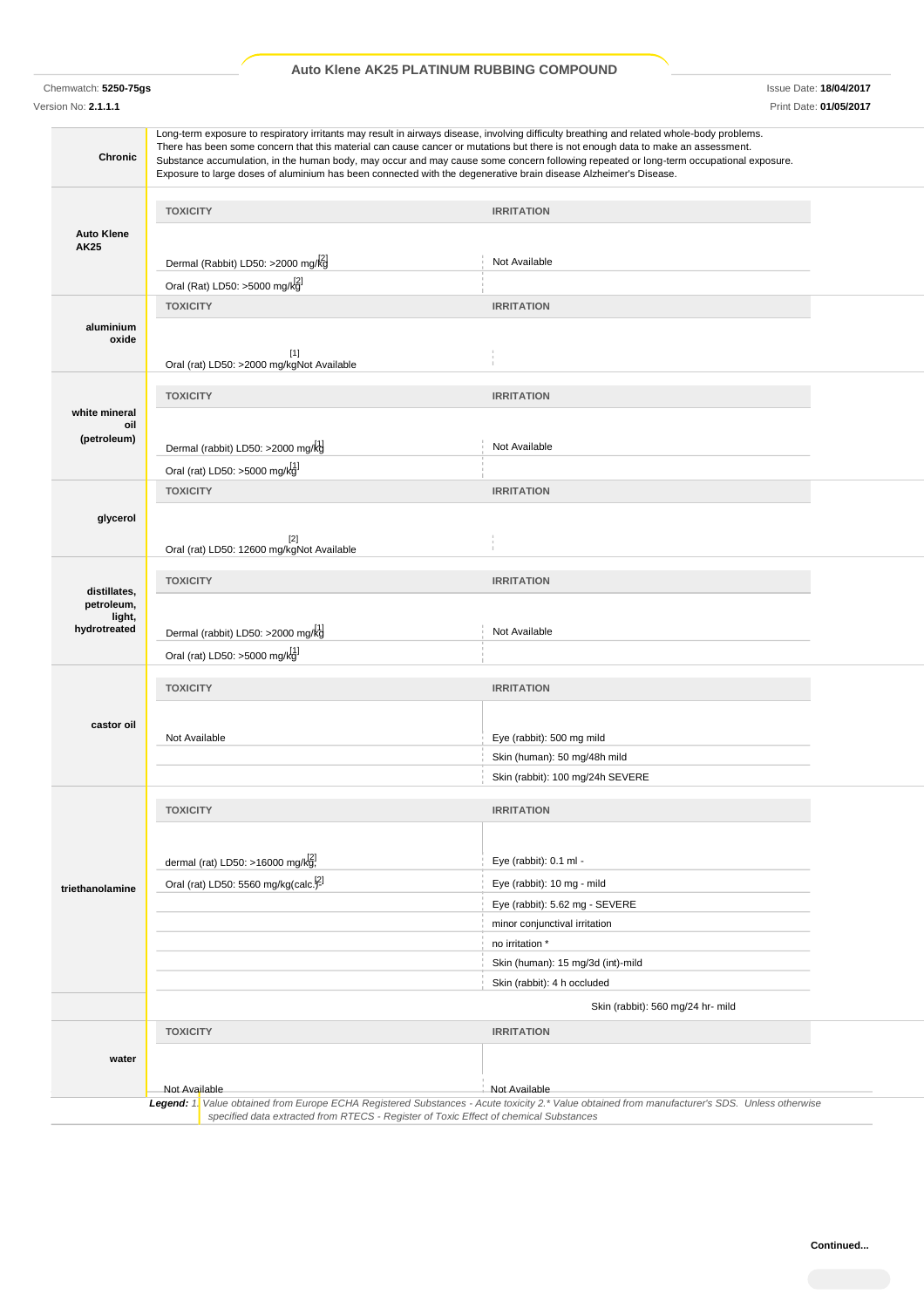Chemwatch: **5250-75gs** Issue Date: **18/04/2017**

Version No: **2.1.1.1** Print Date: **01/05/2017**

| <b>WHITE MINERAL OIL</b><br>(PETROLEUM)                                                                                  | The materials included in the Lubricating Base Oils category are related from both process and physical-chemical perspectives;<br>The potential toxicity of a specific distillate base oil is inversely related to the severity or extent of processing the oil has undergone, since:<br>The adverse effects of these materials are associated with undesirable components, and<br>The levels of the undesirable components are inversely related to the degree of processing;<br>٠<br>Distillate base oils receiving the same degree or extent of processing will have similar toxicities;<br>٠<br>The potential toxicity of residual base oils is independent of the degree of processing the oil receives.<br>٠<br>The reproductive and developmental toxicity of the distillate base oils is inversely related to the degree of processing.<br>Unrefined & mildly refined distillate base oils contain the highest levels of undesirable components, have the largest variation of hydrocarbon<br>molecules and have shown the highest potential cancer-causing and mutation-causing activities. Highly and severely refined distillate base oils<br>are produced from unrefined and mildly refined oils by removing or transforming undesirable components. In comparison to unrefined and mildly<br>refined base oils, the highly and severely refined distillate base oils have a smaller range of hydrocarbon molecules and have demonstrated very<br>low mammalian toxicity. Testing of residual oils for<br>mutation-causing and cancer-causing potential has shown negative results, supporting the belief that these materials lack biologically active<br>components or the components are largely non-bioavailable due to their molecular size.<br>Toxicity testing has consistently shown that lubricating base oils have low acute<br>toxicities. For highly and severely refined distillate base oils:<br>In animal studies, the acute, oral, semilethal dose is >5g/kg body weight and the semilethal dose by skin contact is >2g/kg body weight. The<br>semilethal concentration for inhalation is 2.18 to >4 mg/L. The materials have varied from "non-irritating" to "moderately irritating" when tested for<br>skin and eye irritation. Testing for sensitisation has been negative. The effects of repeated exposure vary by species; in animals, effects to the<br>testes and lung have been observed, as well as the formation of granulomas. In animals, these substances have not been found to cause<br>reproductive toxicity or significant increases in birth defects. They are also not considered to cause cancer, mutations or chromosome<br>aberrations.<br>Oral (rat) TCLo: 92000 mg/kg/92D-Cont. Generally the toxicity and irritation is of low order. White oils and highly/solvent refined oils have not<br>shown the long term risk of skin cancer that follows persistent skin contamination with some other mineral oils, due in all probability to refining that<br>produces low content of both polyaromatics (PAH) and benz-alpha-pyrenes (BaP)                                                                                                                                                                                                                                                                                    |
|--------------------------------------------------------------------------------------------------------------------------|---------------------------------------------------------------------------------------------------------------------------------------------------------------------------------------------------------------------------------------------------------------------------------------------------------------------------------------------------------------------------------------------------------------------------------------------------------------------------------------------------------------------------------------------------------------------------------------------------------------------------------------------------------------------------------------------------------------------------------------------------------------------------------------------------------------------------------------------------------------------------------------------------------------------------------------------------------------------------------------------------------------------------------------------------------------------------------------------------------------------------------------------------------------------------------------------------------------------------------------------------------------------------------------------------------------------------------------------------------------------------------------------------------------------------------------------------------------------------------------------------------------------------------------------------------------------------------------------------------------------------------------------------------------------------------------------------------------------------------------------------------------------------------------------------------------------------------------------------------------------------------------------------------------------------------------------------------------------------------------------------------------------------------------------------------------------------------------------------------------------------------------------------------------------------------------------------------------------------------------------------------------------------------------------------------------------------------------------------------------------------------------------------------------------------------------------------------------------------------------------------------------------------------------------------------------------------------------------------------------------------------------------------------------------------------------------------------------------------------------------------------------------------------------------------------------------------------------------------------------------------------------------------------------------------------------------------------------------------------------------------------------------------------------------------------------------------------------------------------------------------------------------------------------------------------------------------------------------------------------------------------------------------------------------------------------------------------------------------------------------------------|
| <b>GLYCEROL</b>                                                                                                          | At very high concentrations, evidence predicts that glycerol may cause tremor, irritation of the skin, eyes, digestive tract and airway. Otherwise it<br>is of low toxicity. There is no significant evidence to suggest that it causes cancer, genetic, reproductive or developmental toxicity.                                                                                                                                                                                                                                                                                                                                                                                                                                                                                                                                                                                                                                                                                                                                                                                                                                                                                                                                                                                                                                                                                                                                                                                                                                                                                                                                                                                                                                                                                                                                                                                                                                                                                                                                                                                                                                                                                                                                                                                                                                                                                                                                                                                                                                                                                                                                                                                                                                                                                                                                                                                                                                                                                                                                                                                                                                                                                                                                                                                                                                                                                |
| DISTILLATES,<br>PETROLEUM,<br>LIGHT,<br><b>HYDROTREATED</b>                                                              | Kerosene may produce varying ranges of skin irritation, and a reversible eye irritation (if eyes are washed). Skin may be cracked or flaky and/or<br>leathery, with crusts and/or hair loss. It may worsen skin cancers. There may also be loss of weight, discharge from the nose, excessive<br>tiredness, and wheezing. The individual may be pale. There may be increase in the weight of body organs. There was no evidence of harm to<br>pregnancy.                                                                                                                                                                                                                                                                                                                                                                                                                                                                                                                                                                                                                                                                                                                                                                                                                                                                                                                                                                                                                                                                                                                                                                                                                                                                                                                                                                                                                                                                                                                                                                                                                                                                                                                                                                                                                                                                                                                                                                                                                                                                                                                                                                                                                                                                                                                                                                                                                                                                                                                                                                                                                                                                                                                                                                                                                                                                                                                        |
| <b>CASTOR OIL</b>                                                                                                        | The material may be irritating to the eye, with prolonged contact causing inflammation. Repeated or prolonged exposure to irritants may produce<br>conjunctivitis. The material may cause severe skin irritation after prolonged or repeated exposure and may produce on contact skin redness,<br>swelling, the production of vesicles, scaling and thickening of the skin. Repeated exposures may produce severe ulceration.<br>Some tumorigenic effects have been reported in animal studies The castor seed contains ricin, a toxic protein. Heating during the oil extraction<br>process denatures and inactivates the protein. However, harvesting castor beans may not be without risk. Allergenic compounds found on the<br>plant surface can cause permanent nerve damage, making the harvest of castor beans a human health risk. The United States Food and Drug<br>Administration (FDA) has categorized<br>castor oil as "generally recognized as safe and effective" (GRASE) for over-the-counter use as a laxative with its major site of action the small<br>intestine where it is digested into ricinoleic acid. Despite castor oil being widely used to start labor in pregnant women, to date there is not enough<br>research to show whether it is effective to ripen the cervix or induce labour Due to its foul taste a heavy dose of castor oil was formerly used as a<br>humiliating punishment for children and<br>adults. Victims of this treatment did sometimes die, as the dehydrating effects of the oil-induced diarrhea; however, even those victims who<br>survived had to bear the humiliation of the laxative effects resulting from excessive consumption of the oil.                                                                                                                                                                                                                                                                                                                                                                                                                                                                                                                                                                                                                                                                                                                                                                                                                                                                                                                                                                                                                                                                                                                                                                                                                                                                                                                                                                                                                                                                                                                                                                                                                                                                         |
| <b>TRIETHANOLAMINE</b>                                                                                                   | The following information refers to contact allergens as a group and may not be specific to this product.<br>Contact allergies quickly manifest themselves as contact eczema, more rarely as urticaria or Quincke's oedema. The pathogenesis of contact<br>eczema involves a cell-mediated (T lymphocytes) immune reaction of the delayed type. Other allergic skin reactions, e.g. contact urticaria, involve<br>antibody-mediated immune reactions. The significance of the contact allergen is not simply determined by its sensitisation potential: the<br>distribution of the substance and the opportunities<br>for contact with it are equally important. A weakly sensitising substance which is widely distributed can be a more important allergen than one<br>with stronger sensitising potential with which few individuals come into contact. From a clinical point of view, substances are noteworthy if they<br>produce an allergic test reaction in more than 1% of the persons tested.<br>Overexposure to most of these materials may cause adverse health effects.<br>Many amine-based compounds can cause release of histamines, which, in turn, can trigger allergic and other physiological effects, including<br>constriction of the bronchi or asthma and inflammation of the cavity of the nose. Whole-body symptoms include headache, nausea, faintness,<br>anxiety, a decrease in blood pressure, rapid heartbeat, itching, reddening of the skin, urticaria (hives) and swelling of the face, which are usually<br>transient.<br>There are generally four routes of possible or potential exposure: inhalation, skin contact, eye contact, and swallowing.<br>Inhalation: Inhaling vapours may result in moderate to severe irritation of the tissues of the nose and throat and can irritate the lungs. Higher<br>concentrations of certain amines can produce severe respiratory irritation, characterized by discharge from the nose, coughing, difficulty in<br>breathing and chest pain. Chronic<br>exposure via inhalation may cause headache, nausea, vomiting, drowsiness, sore throat, inflammation of the bronchi and lungs, and possible<br>lung damage. The material may produce severe irritation to the eye causing pronounced inflammation. Repeated or prolonged exposure to<br>irritants may produce conjunctivitis.<br>The material may cause skin irritation after prolonged or repeated exposure and may produce on contact skin redness, swelling, the production of<br>vesicles, scaling and thickening of the skin.<br>Studies done show that triethanolamine is of low toxicity following high dose exposure by swallowing, skin contact or inhalation. It has not been<br>shown to cause cancer, genetic defects, reproductive or developmental toxicity.<br>NOTE: Substance has been shown to be mutagenic in at least one assay, or belongs to a family of chemicals producing damage or change to<br>cellular DNA. Lachrymation, diarrhoea, convulsions, urinary tract changes, changes in bladder weight, changes in testicular weight, changes in<br>thymus weight, changes in liver weight, dermatitis after systemic exposure, kidney, ureter, bladder tumours recorded. Equivocal tumourigen by<br>RTECS criteria. Dermal rabbit value quoted above is for occluded patch in male or female animals * Union Carbide |
| <b>ALUMINIUM OXIDE &amp;</b><br><b>DISTILLATES,</b><br>PETROLEUM,<br>LIGHT,<br><b>HYDROTREATED &amp;</b><br><b>WATER</b> | No significant acute toxicological data identified in literature search.                                                                                                                                                                                                                                                                                                                                                                                                                                                                                                                                                                                                                                                                                                                                                                                                                                                                                                                                                                                                                                                                                                                                                                                                                                                                                                                                                                                                                                                                                                                                                                                                                                                                                                                                                                                                                                                                                                                                                                                                                                                                                                                                                                                                                                                                                                                                                                                                                                                                                                                                                                                                                                                                                                                                                                                                                                                                                                                                                                                                                                                                                                                                                                                                                                                                                                        |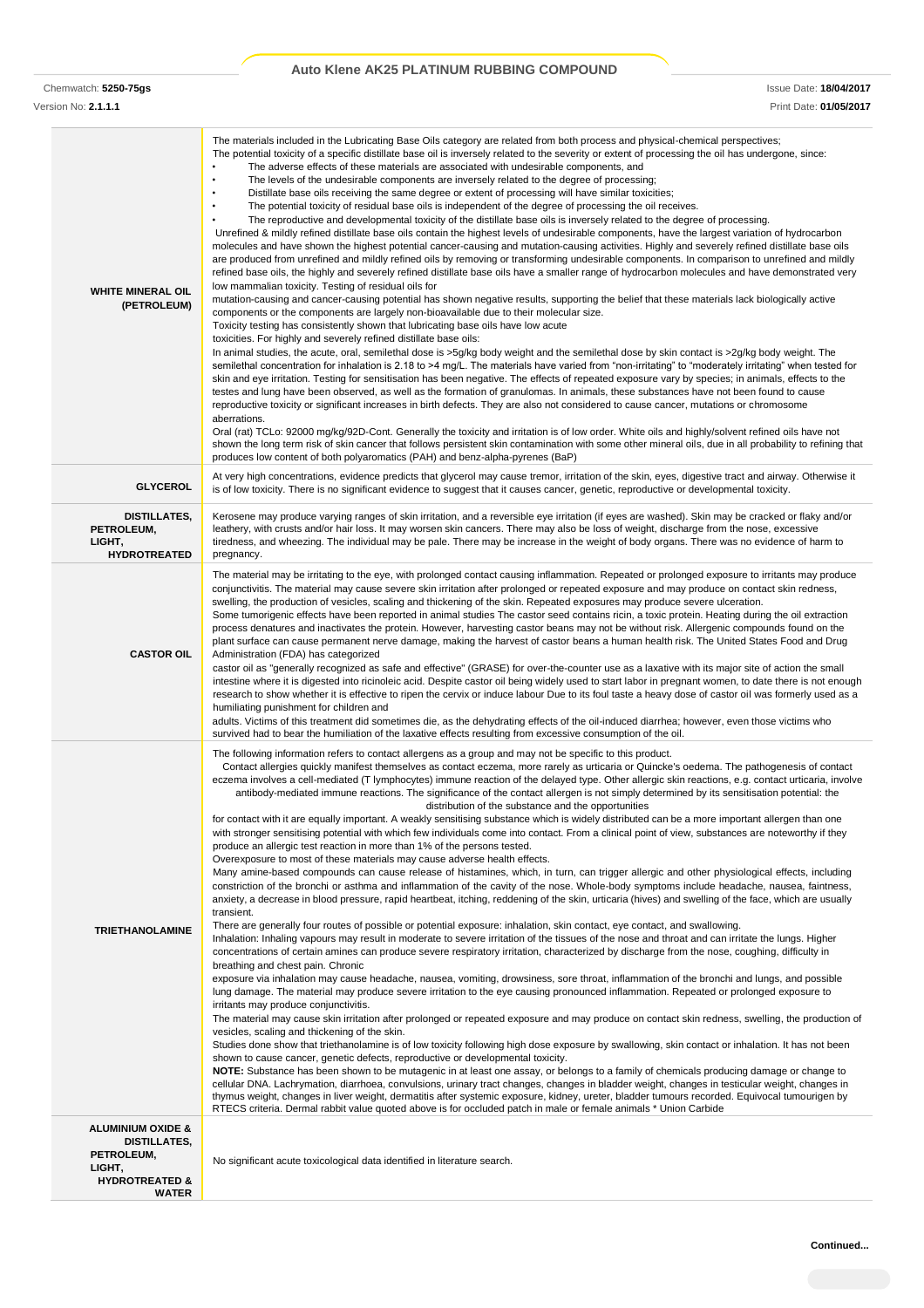|                                                                     |                                                                                                                                                                                                                                                                                                                                                                                                                                                                                                                                                                                                                                                                                                                                                                                                                                                                                                                                                                                                                                                                                                                                              | Auto Klene AK25 PLATINUM RUBBING COMPOUND |                                                                                                                                      |
|---------------------------------------------------------------------|----------------------------------------------------------------------------------------------------------------------------------------------------------------------------------------------------------------------------------------------------------------------------------------------------------------------------------------------------------------------------------------------------------------------------------------------------------------------------------------------------------------------------------------------------------------------------------------------------------------------------------------------------------------------------------------------------------------------------------------------------------------------------------------------------------------------------------------------------------------------------------------------------------------------------------------------------------------------------------------------------------------------------------------------------------------------------------------------------------------------------------------------|-------------------------------------------|--------------------------------------------------------------------------------------------------------------------------------------|
| Chemwatch: 5250-75gs                                                |                                                                                                                                                                                                                                                                                                                                                                                                                                                                                                                                                                                                                                                                                                                                                                                                                                                                                                                                                                                                                                                                                                                                              |                                           | <b>Issue Date: 18/04/2017</b>                                                                                                        |
| Version No: 2.1.1.1                                                 |                                                                                                                                                                                                                                                                                                                                                                                                                                                                                                                                                                                                                                                                                                                                                                                                                                                                                                                                                                                                                                                                                                                                              |                                           | Print Date: 01/05/2017                                                                                                               |
| <b>WHITE MINERAL OIL</b><br>(PETROLEUM) &<br><b>TRIETHANOLAMINE</b> | The substance is classified by IARC as Group 3:<br>NOT classifiable as to its carcinogenicity to humans.<br>Evidence of carcinogenicity may be inadequate or limited in animal testing.                                                                                                                                                                                                                                                                                                                                                                                                                                                                                                                                                                                                                                                                                                                                                                                                                                                                                                                                                      |                                           |                                                                                                                                      |
| <b>GLYCEROL &amp;</b><br>severe TRIETHANOLAMINE                     | Asthma-like symptoms may continue for months or even years after exposure to the material ends. This may be due to a non-allergic condition<br>known as reactive airways dysfunction syndrome (RADS) which can occur after exposure to high levels of highly irritating compound. Main criteria<br>for diagnosing RADS include the absence of previous airways disease in a non-atopic individual, with sudden onset of persistent asthma-like<br>symptoms within minutes to hours of a<br>documented exposure to the irritant. Other criteria for diagnosis of RADS include a reversible airflow pattern on lung function tests, moderate to<br>RADS (or asthma) following an irritating inhalation is an infrequent disorder with rates related to the concentration of and duration of exposure to the irritating substance. On<br>the other hand, industrial bronchitis is a disorder that occurs as a result of exposure due to high concentrations of irritating substance (often particles) and is<br>completely reversible after exposure ceases. The disorder is characterized by difficulty breathing, cough and mucus production. |                                           | bronchial hyperreactivity on methacholine challenge testing, and the lack of minimal lymphocytic inflammation, without eosinophilia. |
| <b>Acute Toxicity</b>                                               | ×                                                                                                                                                                                                                                                                                                                                                                                                                                                                                                                                                                                                                                                                                                                                                                                                                                                                                                                                                                                                                                                                                                                                            | Carcinogenicity                           |                                                                                                                                      |
| <b>Skin Irritation/Corrosion</b>                                    | $\checkmark$                                                                                                                                                                                                                                                                                                                                                                                                                                                                                                                                                                                                                                                                                                                                                                                                                                                                                                                                                                                                                                                                                                                                 | <b>Reproductivity</b>                     |                                                                                                                                      |
| <b>Serious Eye</b><br>Damage/Irritation                             | ◡                                                                                                                                                                                                                                                                                                                                                                                                                                                                                                                                                                                                                                                                                                                                                                                                                                                                                                                                                                                                                                                                                                                                            | <b>STOT - Single Exposure</b>             |                                                                                                                                      |
| <b>Respiratory or Skin</b><br>sensitisation                         | ⊚                                                                                                                                                                                                                                                                                                                                                                                                                                                                                                                                                                                                                                                                                                                                                                                                                                                                                                                                                                                                                                                                                                                                            | <b>STOT - Repeated Exposure</b>           | ல                                                                                                                                    |
| <b>Mutagenicity</b>                                                 | ◎                                                                                                                                                                                                                                                                                                                                                                                                                                                                                                                                                                                                                                                                                                                                                                                                                                                                                                                                                                                                                                                                                                                                            | <b>Aspiration Hazard</b>                  |                                                                                                                                      |
|                                                                     |                                                                                                                                                                                                                                                                                                                                                                                                                                                                                                                                                                                                                                                                                                                                                                                                                                                                                                                                                                                                                                                                                                                                              | Legend:                                   | - Data available but does not fill the criteria for<br>classification                                                                |

*– Data available to make classification – Data Not Available to make classification*

## **SECTION 12 ECOLOGICAL INFORMATION**

| <b>Toxicity</b> |                 |                              |                                |                |                |
|-----------------|-----------------|------------------------------|--------------------------------|----------------|----------------|
|                 |                 |                              |                                |                |                |
|                 |                 |                              |                                |                |                |
| Auto Klene AK25 |                 |                              |                                |                |                |
|                 | <b>ENDPOINT</b> | <b>TEST DURATION (HR)</b>    | <b>SPECIES</b>                 | VALUE          | SOURCE         |
|                 | NotNotNot       | Not ApplicableNot Applicable | ApplicableApplicableApplicable |                |                |
|                 | <b>ENDPOINT</b> | <b>TEST DURATION (HR)</b>    | <b>SPECIES</b>                 | VALUE          | SOURCE         |
| aluminium oxide | <b>LC50</b>     | 96                           | Fish                           | 0.0029mg/L     | $\overline{2}$ |
|                 | EC50            | 48                           | Crustacea                      | 0.7364mg/L     | $\mathbf 2$    |
|                 | EC50            | 96                           | Algae or other aquatic plants  | $0.0054$ mg/L  | $\sqrt{2}$     |
|                 | EC50            | 168                          | Crustacea                      | $0.0076$ ng/L  | $\overline{2}$ |
|                 | <b>NOEC</b>     | 72                           | Algae or other aquatic plants  | $>=0.004$ mg/L | $\sqrt{2}$     |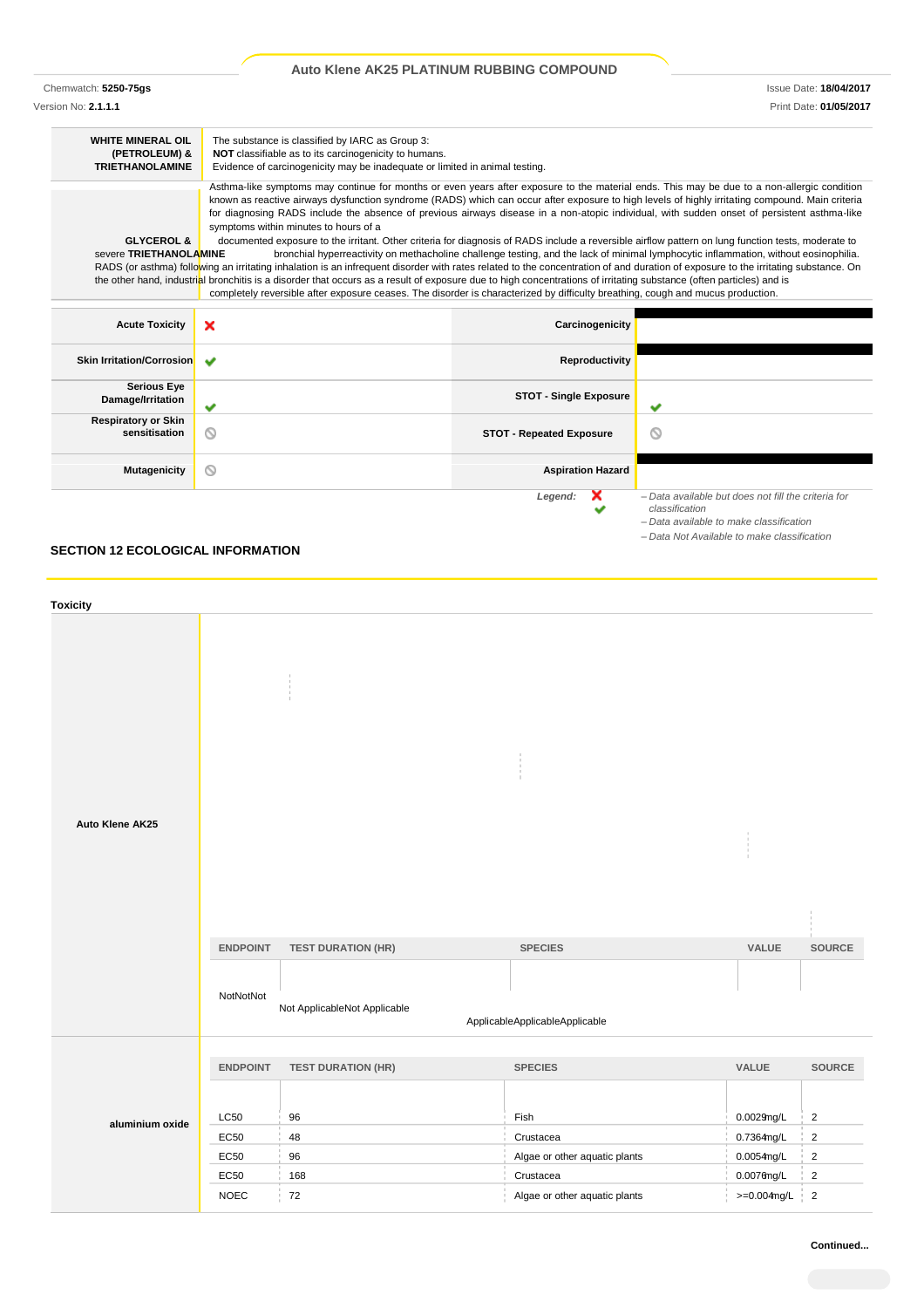Chemwatch: **5250-75gs** Issue Date: **18/04/2017** Version No: **2.1.1.1** Print Date: **01/05/2017**

| white mineral oil       |                 |                              |                                |                            |                           |
|-------------------------|-----------------|------------------------------|--------------------------------|----------------------------|---------------------------|
| (petroleum)             |                 |                              |                                |                            |                           |
|                         |                 |                              |                                |                            |                           |
|                         |                 |                              |                                |                            |                           |
|                         |                 |                              |                                |                            |                           |
|                         |                 |                              |                                |                            |                           |
|                         |                 |                              |                                |                            |                           |
|                         |                 |                              |                                |                            |                           |
|                         | <b>ENDPOINT</b> | <b>TEST DURATION (HR)</b>    | <b>SPECIES</b>                 | VALUE                      | SOURCE                    |
|                         |                 |                              |                                |                            |                           |
|                         |                 |                              |                                |                            |                           |
|                         | NotNotNot       |                              |                                |                            |                           |
|                         |                 | Not ApplicableNot Applicable | ApplicableApplicableApplicable |                            |                           |
|                         |                 |                              |                                |                            |                           |
|                         |                 |                              |                                |                            |                           |
|                         | <b>ENDPOINT</b> | <b>TEST DURATION (HR)</b>    | <b>SPECIES</b>                 | VALUE                      | SOURCE                    |
|                         |                 |                              |                                |                            |                           |
| glycerol                |                 |                              |                                |                            |                           |
|                         | LC50            | $96\,$                       | Fish                           | $>11$ mg/L                 | $\overline{2}$            |
|                         | EC50            | 96                           | Algae or other aquatic plants  | 77712.039ng/L              | $\ensuremath{\mathsf{3}}$ |
|                         | EC <sub>0</sub> | 24                           | Crustacea                      | $>500$ mg/L                | $\overline{\phantom{a}}$  |
|                         |                 |                              |                                |                            |                           |
|                         |                 |                              |                                |                            |                           |
|                         | <b>ENDPOINT</b> | <b>TEST DURATION (HR)</b>    | <b>SPECIES</b>                 | VALUE                      | SOURCE                    |
| distillates, petroleum, |                 |                              |                                |                            |                           |
| light, hydrotreated     |                 |                              |                                |                            |                           |
|                         | LC50            | $96\,$                       | Fish                           | $2.2$ mg/L $\frac{1}{2}$ 4 |                           |
|                         | <b>NOEC</b>     | 3072                         | Fish                           | $=1$ mg/L   1              |                           |
|                         |                 |                              |                                |                            |                           |
|                         |                 |                              |                                |                            |                           |
|                         |                 |                              |                                |                            |                           |
|                         |                 |                              |                                |                            |                           |
|                         |                 |                              |                                |                            |                           |
|                         |                 |                              |                                |                            |                           |
|                         |                 |                              |                                |                            |                           |
|                         |                 |                              |                                |                            |                           |
|                         |                 |                              |                                |                            |                           |
|                         |                 |                              |                                |                            |                           |
|                         |                 |                              |                                |                            |                           |
|                         |                 |                              |                                |                            |                           |
|                         |                 |                              |                                |                            |                           |
| castor oil              |                 |                              |                                |                            |                           |
|                         |                 |                              |                                |                            |                           |
|                         |                 |                              |                                |                            |                           |
|                         |                 |                              |                                |                            |                           |
|                         |                 |                              |                                |                            |                           |
|                         |                 |                              |                                |                            |                           |
|                         |                 |                              |                                |                            |                           |
|                         |                 |                              |                                |                            |                           |
|                         | <b>ENDPOINT</b> | <b>TEST DURATION (HR)</b>    | <b>SPECIES</b>                 | VALUE                      | SOURCE                    |
|                         |                 |                              |                                |                            |                           |
|                         |                 |                              |                                |                            |                           |
|                         | NotNotNot       |                              |                                |                            |                           |
|                         |                 |                              |                                |                            |                           |
|                         |                 | Not ApplicableNot Applicable | ApplicableApplicableApplicable |                            |                           |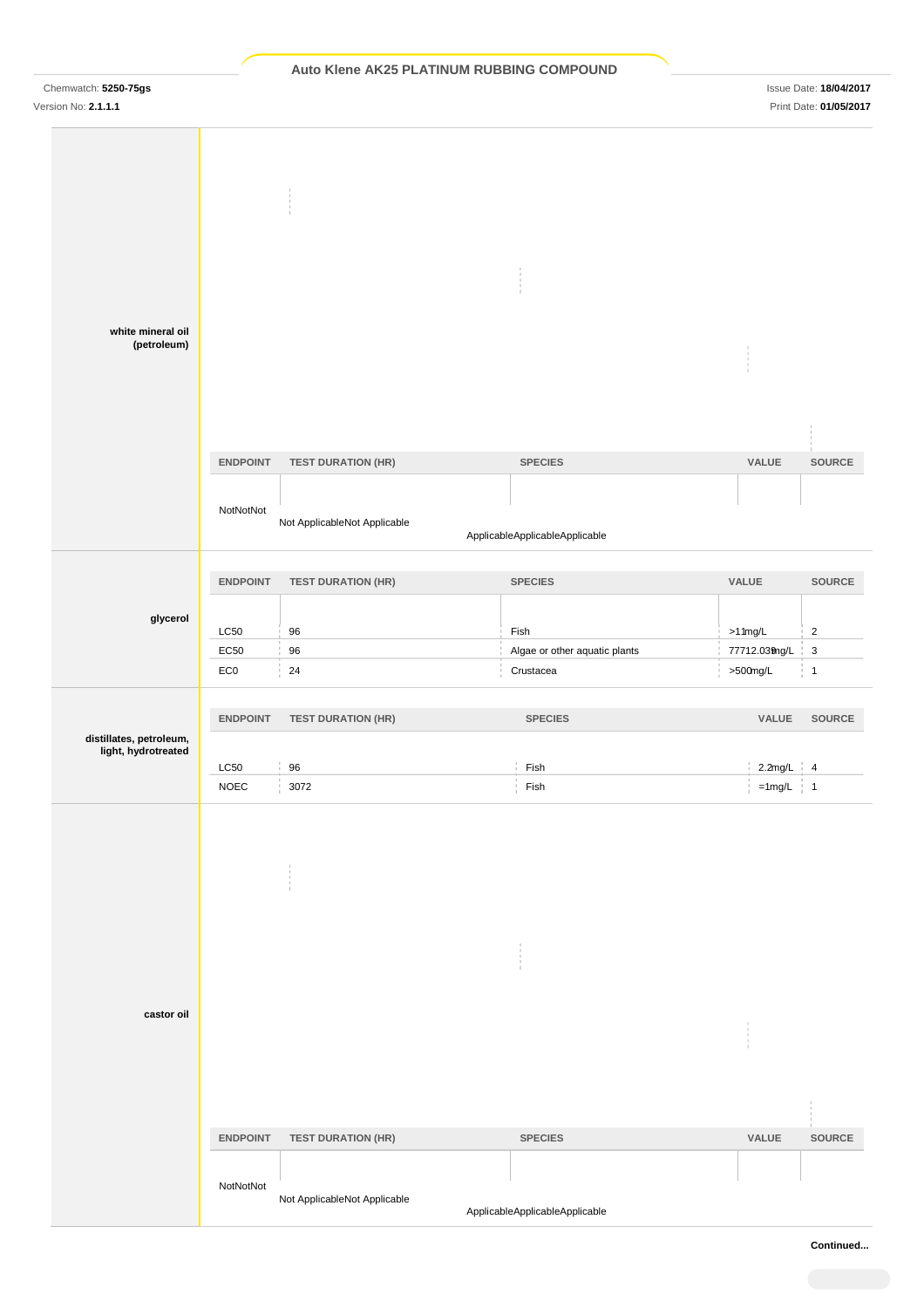Chemwatch: **5250-75gs** Issue Date: **18/04/2017** Version No: **2.1.1.1** Print Date: **01/05/2017**

|                 | <b>ENDPOINT</b>                                                                                                                                                                                                                          | <b>TEST DURATION (HR)</b>    | <b>SPECIES</b>                                                                                                                                         | VALUE     | SOURCE          |
|-----------------|------------------------------------------------------------------------------------------------------------------------------------------------------------------------------------------------------------------------------------------|------------------------------|--------------------------------------------------------------------------------------------------------------------------------------------------------|-----------|-----------------|
|                 |                                                                                                                                                                                                                                          |                              |                                                                                                                                                        |           |                 |
| triethanolamine | <b>LC50</b>                                                                                                                                                                                                                              | 96                           | Fish                                                                                                                                                   | 11800mg/L | $\frac{1}{2}$ 4 |
|                 | EC50                                                                                                                                                                                                                                     | 96                           | Algae or other aquatic plants                                                                                                                          | 169mg/L   | $\mathbf{1}$    |
|                 | EC10                                                                                                                                                                                                                                     | 96                           | Algae or other aquatic plants                                                                                                                          | 7.1mg/L   | $\overline{1}$  |
|                 | <b>NOEC</b>                                                                                                                                                                                                                              | 504                          | Crustacea                                                                                                                                              | 16mg/L    | $\mathbf{1}$    |
|                 |                                                                                                                                                                                                                                          |                              |                                                                                                                                                        |           |                 |
|                 |                                                                                                                                                                                                                                          |                              |                                                                                                                                                        |           |                 |
|                 |                                                                                                                                                                                                                                          |                              |                                                                                                                                                        |           |                 |
|                 |                                                                                                                                                                                                                                          |                              |                                                                                                                                                        |           |                 |
|                 |                                                                                                                                                                                                                                          |                              |                                                                                                                                                        |           |                 |
|                 |                                                                                                                                                                                                                                          |                              |                                                                                                                                                        |           |                 |
|                 |                                                                                                                                                                                                                                          |                              |                                                                                                                                                        |           |                 |
|                 |                                                                                                                                                                                                                                          |                              |                                                                                                                                                        |           |                 |
|                 |                                                                                                                                                                                                                                          |                              |                                                                                                                                                        |           |                 |
|                 |                                                                                                                                                                                                                                          |                              |                                                                                                                                                        |           |                 |
| water           |                                                                                                                                                                                                                                          |                              |                                                                                                                                                        |           |                 |
|                 |                                                                                                                                                                                                                                          |                              |                                                                                                                                                        |           |                 |
|                 |                                                                                                                                                                                                                                          |                              |                                                                                                                                                        |           |                 |
|                 |                                                                                                                                                                                                                                          |                              |                                                                                                                                                        |           |                 |
|                 |                                                                                                                                                                                                                                          |                              |                                                                                                                                                        |           |                 |
|                 |                                                                                                                                                                                                                                          |                              |                                                                                                                                                        |           |                 |
|                 | <b>ENDPOINT</b>                                                                                                                                                                                                                          | <b>TEST DURATION (HR)</b>    | <b>SPECIES</b>                                                                                                                                         | VALUE     | <b>SOURCE</b>   |
|                 |                                                                                                                                                                                                                                          |                              |                                                                                                                                                        |           |                 |
|                 | NotNotNot                                                                                                                                                                                                                                |                              |                                                                                                                                                        |           |                 |
|                 |                                                                                                                                                                                                                                          | Not ApplicableNot Applicable |                                                                                                                                                        |           |                 |
|                 |                                                                                                                                                                                                                                          |                              | ApplicableApplicableApplicable                                                                                                                         |           |                 |
| V3.12           |                                                                                                                                                                                                                                          |                              | Legend: Extracted from 1. IUCLID Toxicity Data 2. Europe ECHA Registered Substances - Ecotoxicological Information - Aquatic Toxicity 3. EPIWIN Suite- |           |                 |
|                 | (QSAR) - Aquatic Toxicity Data (Estimated) 4. US EPA, Ecotox database - Aquatic Toxicity Data 5. ECETOC Aquatic Hazard Assessment Data 6.<br>NITE (Japan) - Bioconcentration Data 7. METI (Japan) - Bioconcentration Data 8. Vendor Data |                              |                                                                                                                                                        |           |                 |
|                 |                                                                                                                                                                                                                                          |                              |                                                                                                                                                        |           |                 |

### **for lubricating oil base stocks:**

**Vapor Pressure** Vapor pressures of lubricating base oils are reported to be negligible. In one study, the experimentally measured vapour pressure of a solvent-dewaxed heavy paraffinic distillate base oil was 1.7 x 10exp-4 Pa . Since base oils are mixtures of C15 to C50 paraffinic, naphthenic, and aromatic hydrocarbon isomers, representative components of those structures were selected to calculate a range of vapor pressures. The estimated vapor pressure values for these selected components of base oils ranged from 4.5 x 10exp-1 Pa to 2 x 10exp-13Pa. Based on Dalton's Law the expected total vapour pressure for base oils would fall well below minimum levels (10exp-5 Pa) of recommended experimental procedures.

Partition Coefficient (log Kow): In mixtures such as the base oils, the percent distribution of the hydrocarbon groups (i.e., paraffins, naphthenes, and aromatics) and the carbon chain lengths determines in-part the partitioning characteristics of the mixture. Generally, hydrocarbon chains with fewer carbon atoms tend to have lower partition coefficients than those with higher carbon numbers .However, due to their complex composition, unequivocal determination of the log Kow of these hydrocarbon mixtures cannot be made. For Glycerol: Log Kow: -2.66 to -2.47, Atmospheric Fate: Glycerol is broken down in the air by hydroxyl radicals the half-life for this process is 6.8 hours. However, only a negligible amount of the substance will move to the atmospheric compartment. Terrestrial Fate: Only a negligible amount of glycerol will move into the soil compartment, if released into the environment. Aquatic Fate: Glycerol is considered to be readily biodegradable in the aquatic environment. Pre-adapted microorganisms can break glycerol down rapidly in oxygenated/low oxygen waters. The substance is not expected to react with water. When released to water, 100% of the substance will remain in the water compartment - only negligible amounts will be distributed to sediment.

Drinking Water Standards: hydrocarbon total: 10 ug/l (UK

max.). For Aluminium and its Compunds and Salts:

Environmental Fate - As an element, aluminium cannot be degraded in the environment, but may undergo various precipitation or ligand exchange reactions. Aluminium in compounds has only one oxidation state (+3), and would not undergo oxidation-reduction reactions under environmental conditions. Aluminium can be complexed by various ligands present in the environment (e.g., fulvic and humic acids). The solubility of aluminium in the environment will depend on the ligands present and the pH. Atmospheric Fate: Air Quality Standards: none available.

Aquatic Fate: The hydrated aluminium ion undergoes hydrolysis. The speciation of aluminium in water is pH

dependent. **DO NOT** discharge into sewer or waterways.

### **Persistence and degradability**

| Ingredient                       | Persistence: Water/Soil | <b>Persistence: Air</b> |  |  |
|----------------------------------|-------------------------|-------------------------|--|--|
| glycerol                         | LOW                     | LOW                     |  |  |
| triethanolamine                  | LOW                     | LOW                     |  |  |
| water                            | LOW                     | LOW                     |  |  |
| <b>Bioaccumulative potential</b> |                         |                         |  |  |
| Ingredient                       | <b>Bioaccumulation</b>  |                         |  |  |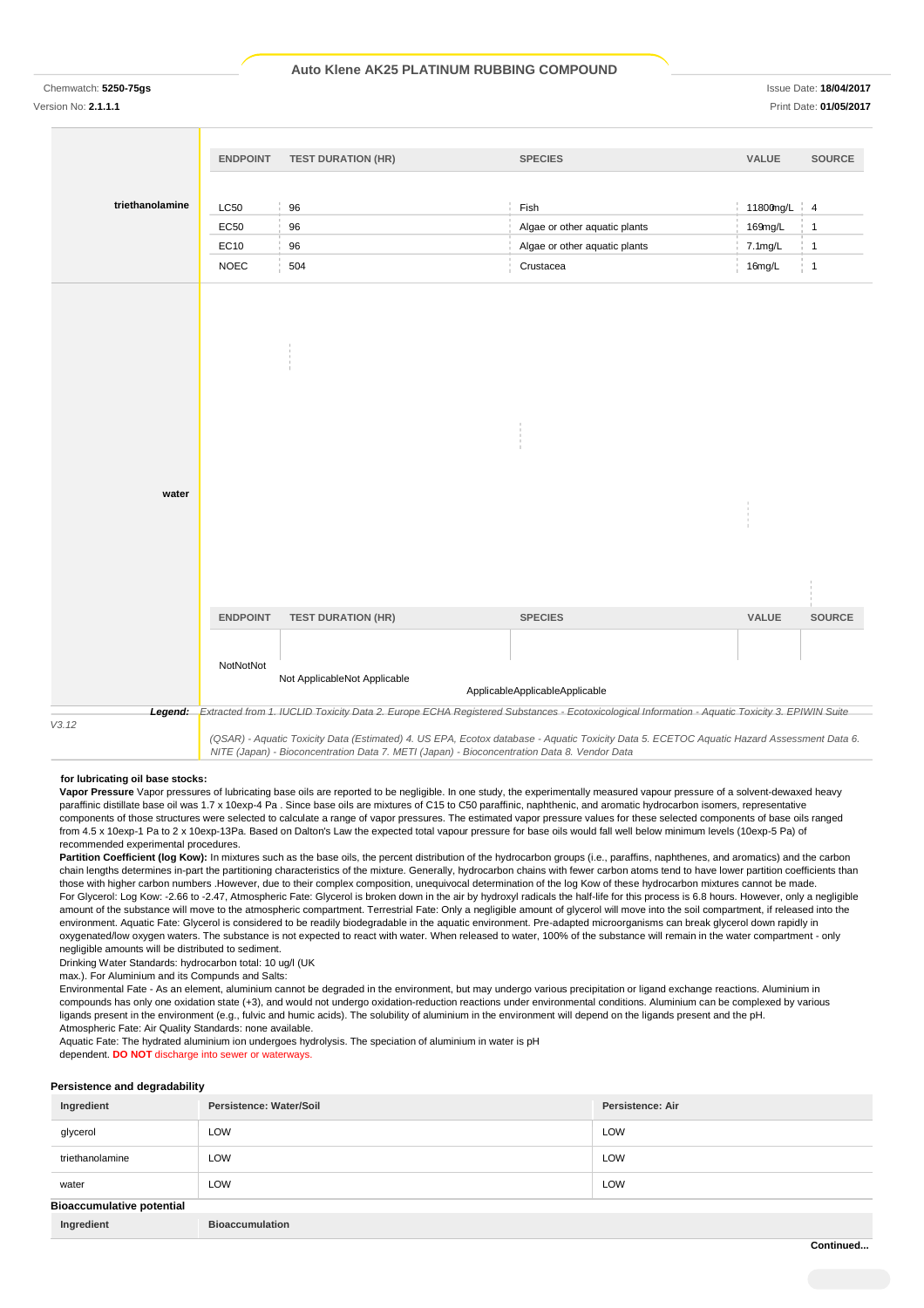### Chemwatch: **5250-75gs** Issue Date: **18/04/2017**

| glycerol                                       | LOW (LogKOW = $-1.76$ ) |
|------------------------------------------------|-------------------------|
| distillates, petroleum, light,<br>hydrotreated | LOW (BCF = $159$ )      |
| triethanolamine                                | LOW (BCF = $3.9$ )      |
| water                                          | LOW (LogKOW = $-1.38$ ) |
| <b>Mobility in soil</b>                        |                         |
| Ingredient                                     | <b>Mobility</b>         |
| glycerol                                       | $HIGH (KOC = 1)$        |
| triethanolamine                                | $LOW (KOC = 10)$        |
| water                                          | LOW ( $KOC = 14.3$ )    |
|                                                |                         |

### **SECTION 13 DISPOSAL CONSIDERATIONS**

| Waste treatment methods                 |                                                                                                                                                                                                                                                                                                                                                                                                                                                                                                                                                                                                                                                                                                                                                                                                                                                                                                                                                                                                                                                                                                                                                                                                                                                                                                                                                                                                                                                                                              |
|-----------------------------------------|----------------------------------------------------------------------------------------------------------------------------------------------------------------------------------------------------------------------------------------------------------------------------------------------------------------------------------------------------------------------------------------------------------------------------------------------------------------------------------------------------------------------------------------------------------------------------------------------------------------------------------------------------------------------------------------------------------------------------------------------------------------------------------------------------------------------------------------------------------------------------------------------------------------------------------------------------------------------------------------------------------------------------------------------------------------------------------------------------------------------------------------------------------------------------------------------------------------------------------------------------------------------------------------------------------------------------------------------------------------------------------------------------------------------------------------------------------------------------------------------|
| <b>Product / Packaging</b><br>disposal  | Legislation addressing waste disposal requirements may differ by country, state and/ or territory. Each user must refer to laws operating in their<br>area. In some areas, certain wastes must be tracked.<br>A Hierarchy of Controls seems to be common - the user should investigate:<br>$\triangleright$ Reduction $\triangleright$<br>Reuse<br>$\triangleright$ Recycling<br>Disposal (if all else fails)<br>This material may be recycled if unused, or if it has not been contaminated so as to make it unsuitable for its intended use. If it has been<br>contaminated, it may be possible to reclaim the product by filtration, distillation or some other means. Shelf life considerations should also be applied<br>in making decisions of this type.<br>Note that properties of a material may change in use, and recycling or reuse may not always be appropriate.<br>DO NOT allow wash water from cleaning or process equipment to enter drains.<br>If may be necessary to collect all wash water for treatment before disposal.<br>In all cases disposal to sewer may be subject to local laws and regulations and these should be considered first.<br>. Where in doubt contact the responsible authority.<br>▶ Recycle wherever possible or consult manufacturer for recycling options.<br>Consult State Land Waste Authority for disposal.<br>▶ Bury or incinerate residue at an approved site.<br>Recycle containers if possible, or dispose of in an authorised landfill. |
| <b>SECTION 14 TRANSPORT INFORMATION</b> |                                                                                                                                                                                                                                                                                                                                                                                                                                                                                                                                                                                                                                                                                                                                                                                                                                                                                                                                                                                                                                                                                                                                                                                                                                                                                                                                                                                                                                                                                              |

# **Labels Required Marine Pollutant** NO **HAZCHEM** Not Applicable

# **Land transport (ADG): NOT REGULATED FOR TRANSPORT OF DANGEROUS GOODS**

**Air transport (ICAO-IATA / DGR): NOT REGULATED FOR TRANSPORT OF DANGEROUS GOODS**

### **Sea transport (IMDG-Code / GGVSee): NOT REGULATED FOR TRANSPORT OF DANGEROUS GOODS**

**Transport in bulk according to Annex II of MARPOL and the IBC code**

Not Applicable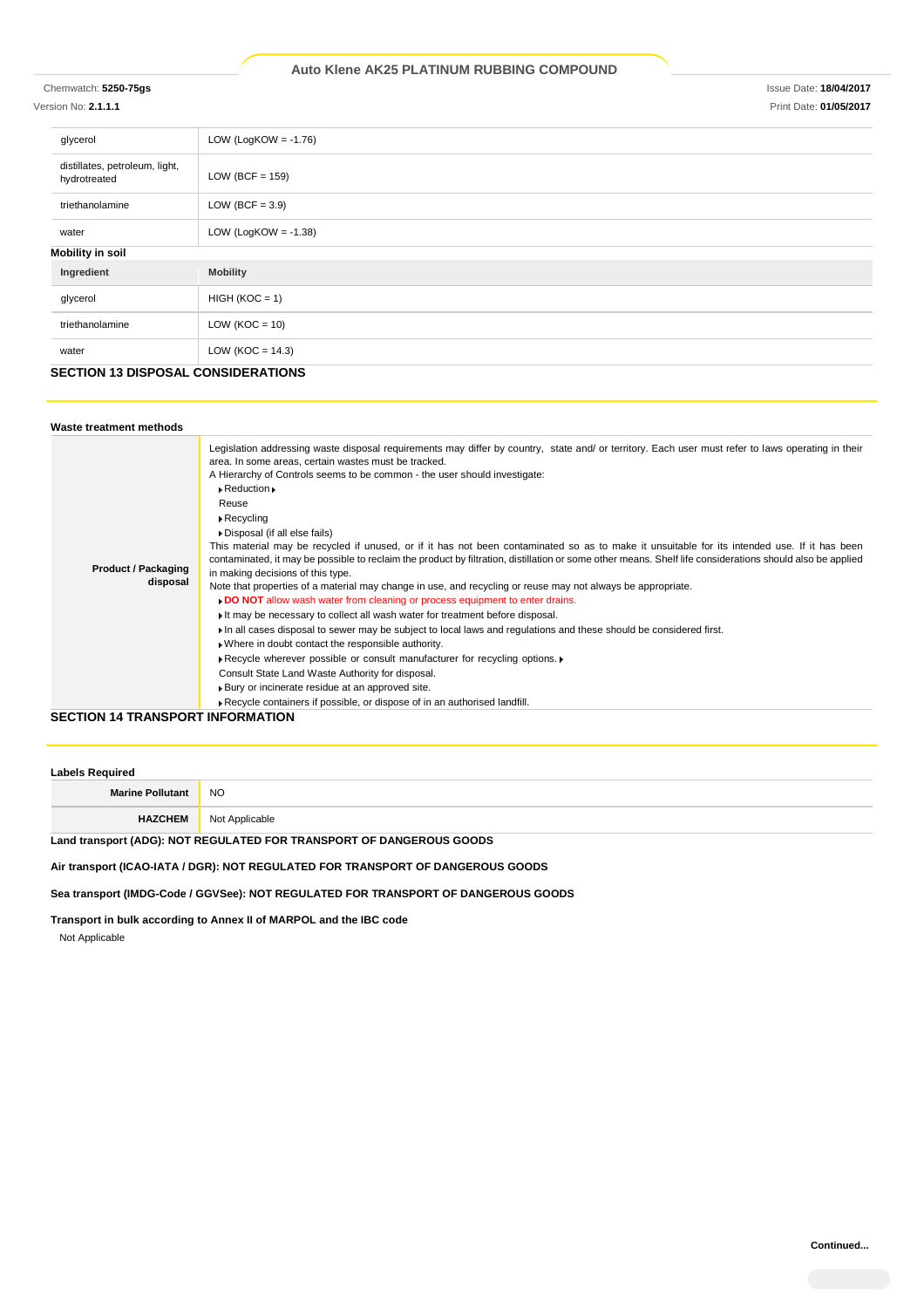### **Auto Klene AK25 PLATINUM RUBBING**

Version No: **2.1.1.1** Print Date: **01/05/2017**

### **SECTION 15 REGULATORY INFORMATION**

|                                                                                     | Safety, health and environmental regulations / legislation specific for the substance or mixture                                                                                           |                                                                                                                                               |  |  |
|-------------------------------------------------------------------------------------|--------------------------------------------------------------------------------------------------------------------------------------------------------------------------------------------|-----------------------------------------------------------------------------------------------------------------------------------------------|--|--|
|                                                                                     | ALUMINIUM OXIDE(1344-28-1.) IS FOUND ON THE FOLLOWING REGULATORY LISTS                                                                                                                     |                                                                                                                                               |  |  |
| Australia Exposure Standards                                                        |                                                                                                                                                                                            | Australia Inventory of Chemical Substances (AICS)                                                                                             |  |  |
| WHITE MINERAL OIL (PETROLEUM)(8042-47-5) IS FOUND ON THE FOLLOWING REGULATORY LISTS |                                                                                                                                                                                            |                                                                                                                                               |  |  |
| Australia Exposure Standards                                                        |                                                                                                                                                                                            | Australia Inventory of Chemical Substances (AICS)                                                                                             |  |  |
| Australia Hazardous Substances Information System - Consolidated Lists              |                                                                                                                                                                                            | International Agency for Research on Cancer (IARC) - Agents Classified by the IARC<br>Monographs                                              |  |  |
|                                                                                     | GLYCEROL(56-81-5) IS FOUND ON THE FOLLOWING REGULATORY LISTS                                                                                                                               |                                                                                                                                               |  |  |
| Australia Exposure Standards                                                        |                                                                                                                                                                                            | Australia Inventory of Chemical Substances (AICS)                                                                                             |  |  |
|                                                                                     | DISTILLATES, PETROLEUM, LIGHT, HYDROTREATED(64742-47-8) IS FOUND ON THE FOLLOWING REGULATORY LISTS                                                                                         |                                                                                                                                               |  |  |
| Australia Exposure Standards                                                        |                                                                                                                                                                                            | Australia Inventory of Chemical Substances (AICS)                                                                                             |  |  |
| Australia Hazardous Substances Information System - Consolidated Lists              |                                                                                                                                                                                            | International Agency for Research on Cancer (IARC) - Agents Classified by the IARC<br>Monographs                                              |  |  |
|                                                                                     | <b>CASTOR OIL(8001-79-4) IS FOUND ON THE FOLLOWING REGULATORY LISTS</b>                                                                                                                    |                                                                                                                                               |  |  |
| Australia Inventory of Chemical Substances (AICS)                                   |                                                                                                                                                                                            |                                                                                                                                               |  |  |
|                                                                                     | TRIETHANOLAMINE(102-71-6) IS FOUND ON THE FOLLOWING REGULATORY LISTS                                                                                                                       |                                                                                                                                               |  |  |
| Australia Exposure Standards                                                        |                                                                                                                                                                                            | Australia Inventory of Chemical Substances (AICS)                                                                                             |  |  |
| Australia Hazardous Substances Information System - Consolidated Lists              |                                                                                                                                                                                            | International Agency for Research on Cancer (IARC) - Agents Classified by the IARC<br>Monographs                                              |  |  |
|                                                                                     | WATER(7732-18-5) IS FOUND ON THE FOLLOWING REGULATORY LISTS                                                                                                                                |                                                                                                                                               |  |  |
| Australia Inventory of Chemical Substances (AICS)                                   |                                                                                                                                                                                            |                                                                                                                                               |  |  |
| <b>National Inventory</b>                                                           | <b>Status</b>                                                                                                                                                                              |                                                                                                                                               |  |  |
| Australia - AICS                                                                    | Υ                                                                                                                                                                                          |                                                                                                                                               |  |  |
| Canada - DSL                                                                        | Y                                                                                                                                                                                          |                                                                                                                                               |  |  |
| Canada - NDSL                                                                       |                                                                                                                                                                                            | N (glycerol; triethanolamine; water; distillates, petroleum, light, hydrotreated; aluminium oxide; castor oil; white mineral oil (petroleum)) |  |  |
| China - IECSC                                                                       | Υ                                                                                                                                                                                          |                                                                                                                                               |  |  |
| Europe - EINEC / ELINCS /<br><b>NLP</b>                                             | Υ                                                                                                                                                                                          |                                                                                                                                               |  |  |
| Japan - ENCS                                                                        |                                                                                                                                                                                            | N (glycerol; triethanolamine; water; distillates, petroleum, light, hydrotreated; aluminium oxide; castor oil; white mineral oil (petroleum)) |  |  |
| Korea - KECI                                                                        | Υ                                                                                                                                                                                          |                                                                                                                                               |  |  |
| New Zealand - NZIoC                                                                 | Y                                                                                                                                                                                          |                                                                                                                                               |  |  |
| Philippines - PICCS                                                                 | Υ                                                                                                                                                                                          |                                                                                                                                               |  |  |
| USA - TSCA                                                                          | Y                                                                                                                                                                                          |                                                                                                                                               |  |  |
| Legend:                                                                             | $Y = All$ ingredients are on the inventory<br>N = Not determined or one or more ingredients are not on the inventory and are not exempt from listing(see specific ingredients in brackets) |                                                                                                                                               |  |  |
| <b>SECTION 16 OTHER INFORMATION</b>                                                 |                                                                                                                                                                                            |                                                                                                                                               |  |  |

### **Other information**

### **Ingredients with multiple cas numbers**

| <b>Name</b> | <b>CAS No</b>                                                                                                                                                                  |
|-------------|--------------------------------------------------------------------------------------------------------------------------------------------------------------------------------|
| glycerol    | 56-81-5, 29796-42-7, 30049-52-6, 37228-54-9, 75398-78-6, 78630-16-7, 8013-25-0                                                                                                 |
| castor oil  | 8001-79-4, 64147-40-6, 8006-52-8, 8013-56-7, 8015-57-4, 8021-37-2, 8036-08-6, 8041-95-0, 89958-32-7                                                                            |
|             | Classification of the preparation and its individual companante has drown an official and outboritative equation as well as independent review by the Chamuatab Classification |

cation of the preparation and its individual components has drawn on official and authoritative sources as well as independent review by the Chemwatch Classification committee using available literature references.

The SDS is a Hazard Communication tool and should be used to assist in the Risk Assessment. Many factors determine whether the reported Hazards are Risks in the workplace or other settings. Risks may be determined by reference to Exposures Scenarios. Scale of use, frequency of use and current or available engineering controls must be considered.